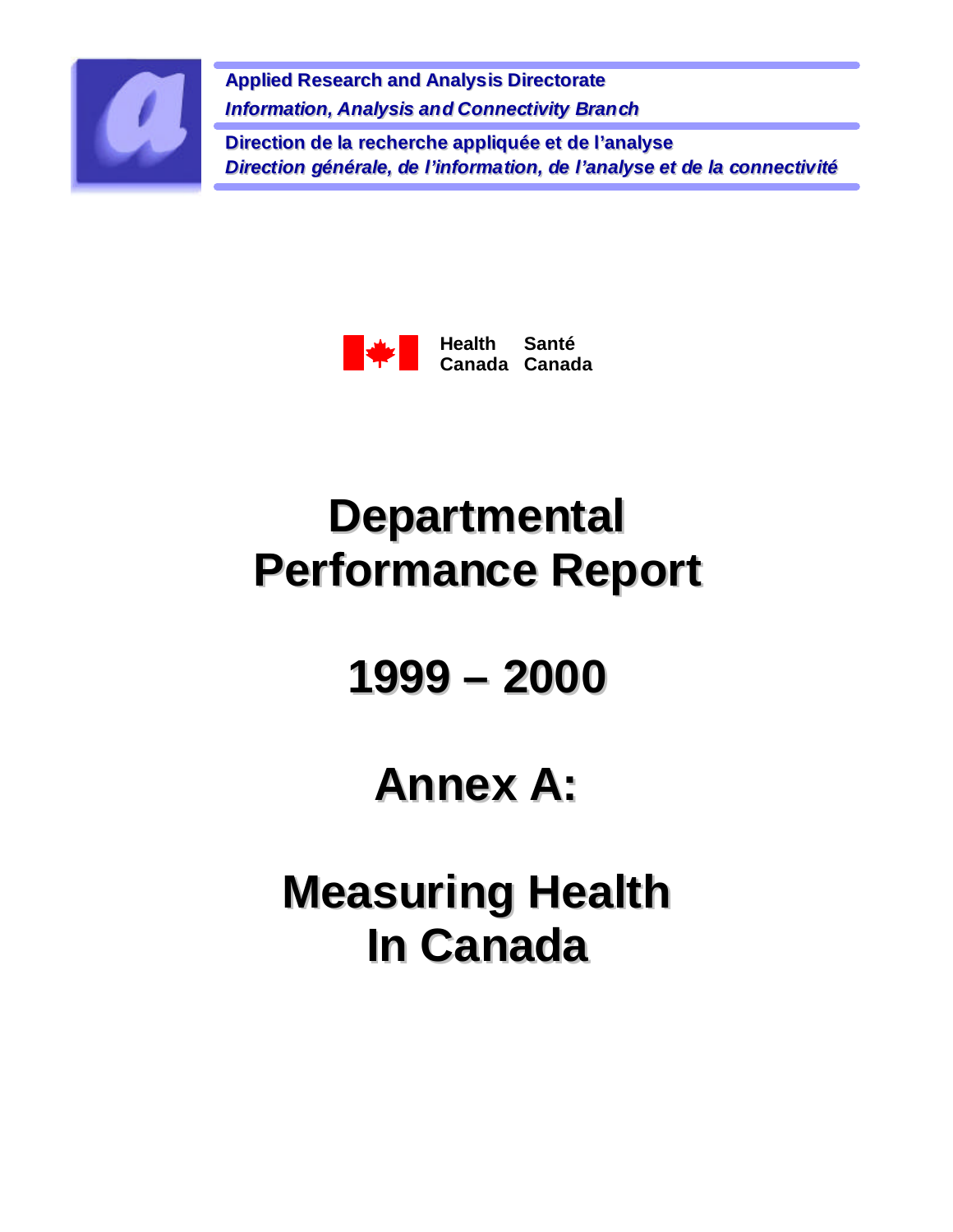The health of a population is determined by many factors, and only partly the result of government actions. Nevertheless, information on government programs affecting health can be better interpreted when placed in the context of the overall health status of Canadians.

Measuring Health in Canada provides this context, including information on:

|  |  |  |  |  | General Indicators of Life Expectancy and Mortality: |
|--|--|--|--|--|------------------------------------------------------|
|--|--|--|--|--|------------------------------------------------------|

| Injury Mortality Rates - Males - By Cause of Death & Sex 13    |  |
|----------------------------------------------------------------|--|
| Injury Mortality Rates - Females - By Cause of Death & Age  13 |  |

#### ? General Indicators of Health Status and Morbidity:

#### ? Behaviours and Preventative Measures:

| Family Violence - Violence Against Children |  |
|---------------------------------------------|--|
|                                             |  |
|                                             |  |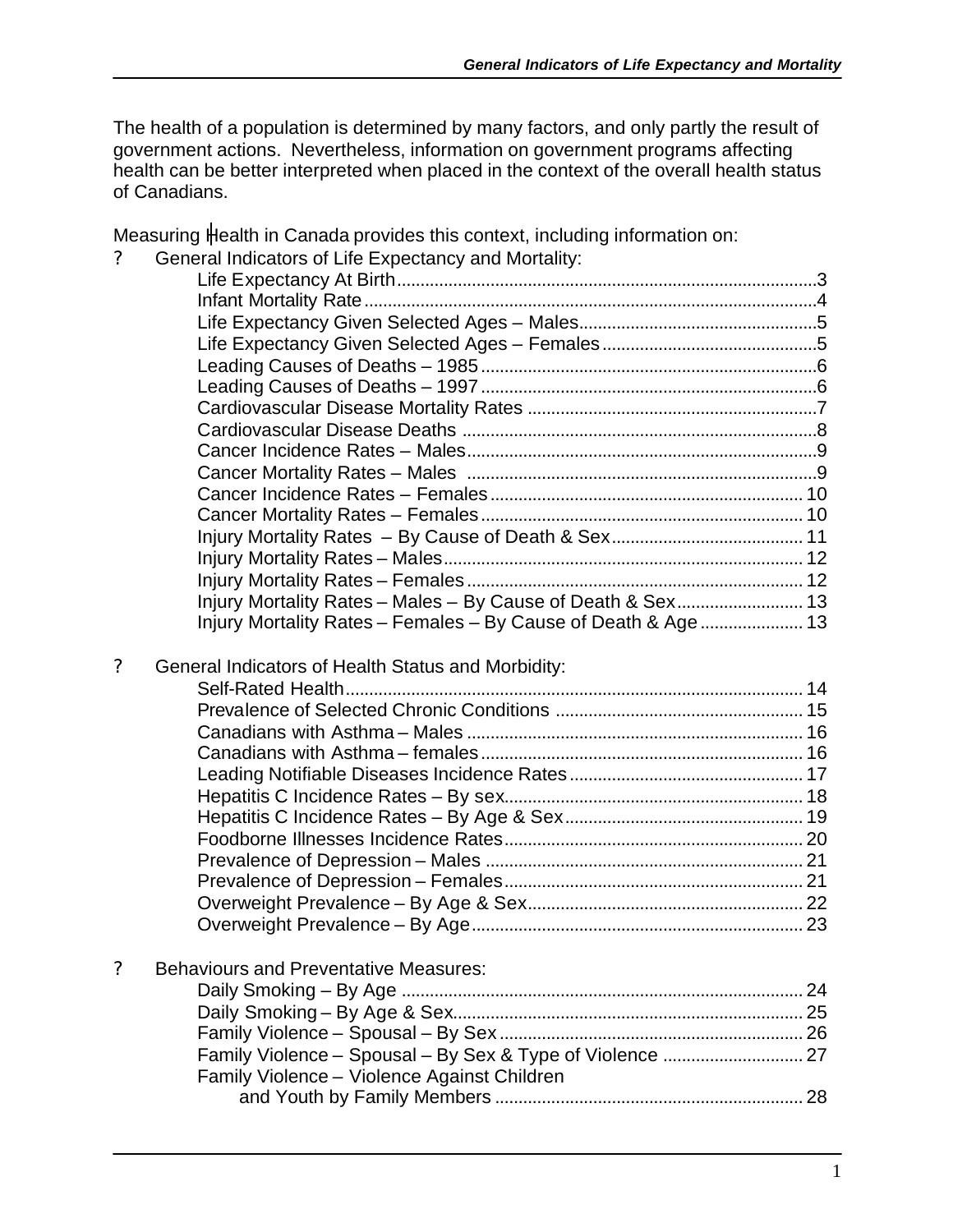| $\gamma$ | HIV/AIDS: and                   |  |
|----------|---------------------------------|--|
| $\gamma$ | First Nations and Inuit Health: |  |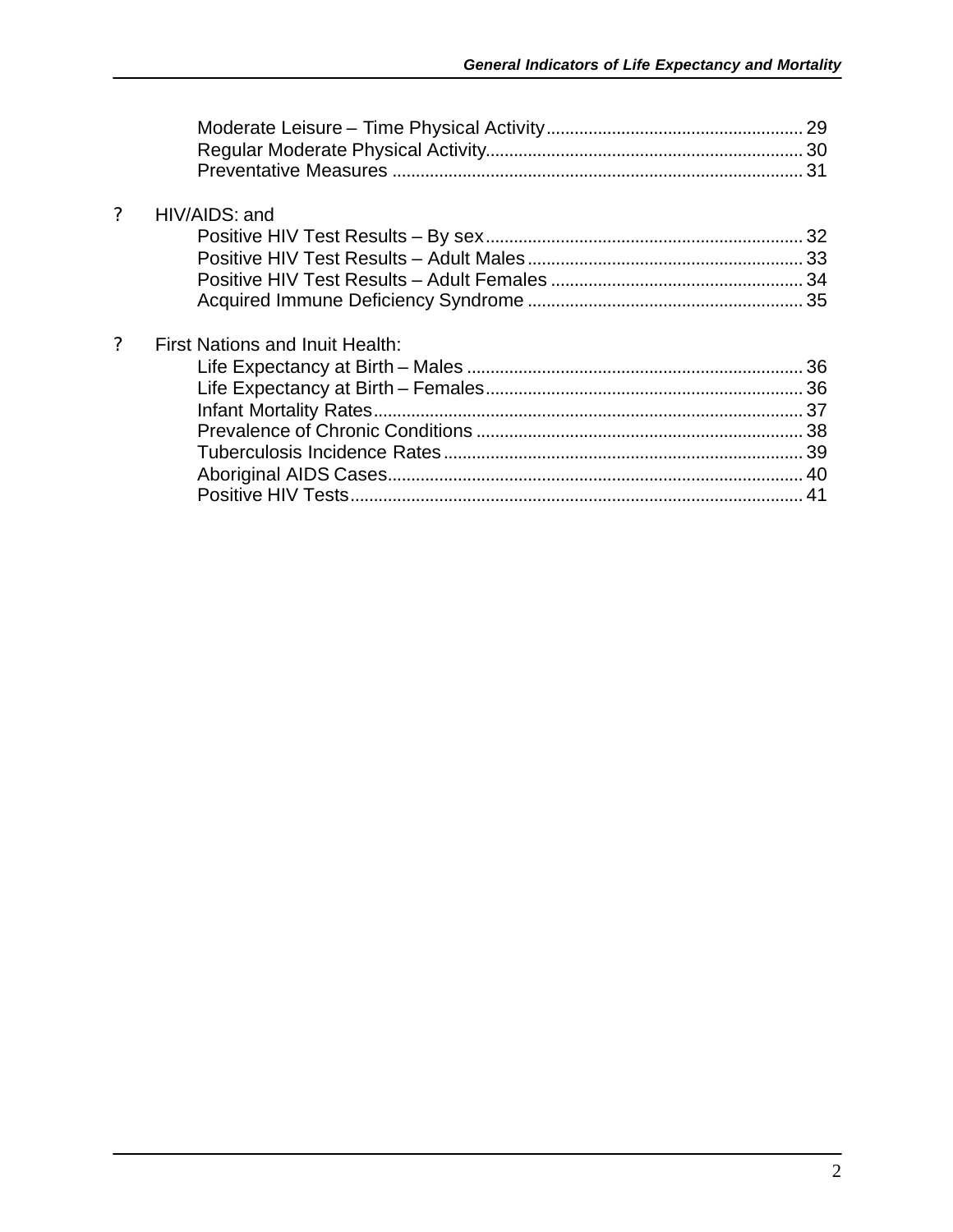

### **General Indicators of Life Expectancy and Mortality**

- ? Life expectancy at birth in Canada rose steadily from 59 years in the early 1920s to over 79 years by 1998.
- ? In 1998, life expectancy at birth in Canada was 79.1 years, second only to Japan and tied with Iceland in international rankings.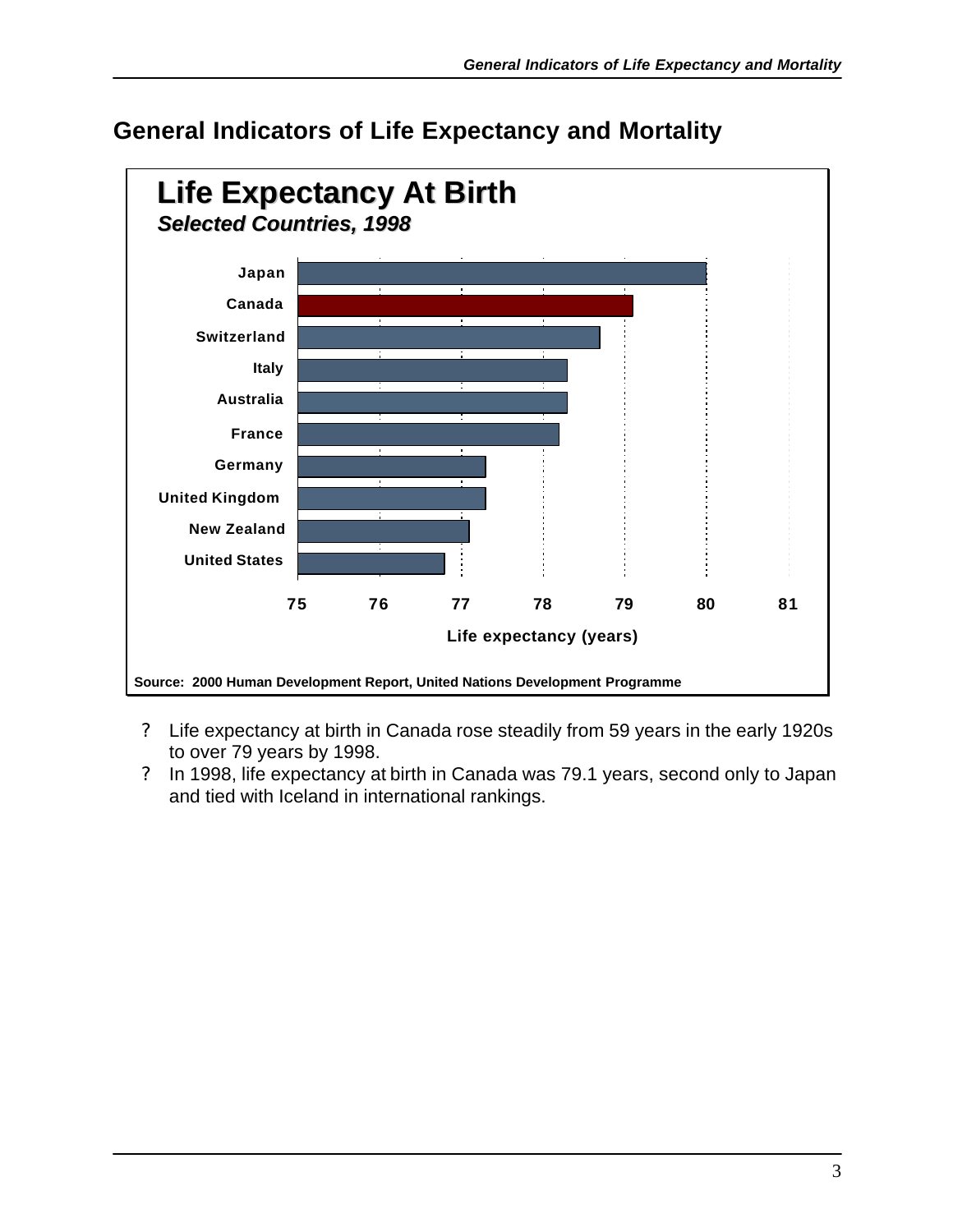

- ? Canada's infant mortality rate declined from 18.8 infant deaths per 1000 live births in 1970 to 5.5 in 1997.
- ? Ongoing reductions, including a decline from 6.8 to 5.5 infant deaths per 1,000 live births from 1990 to 1997, have continued to contribute to increases in life expectancy.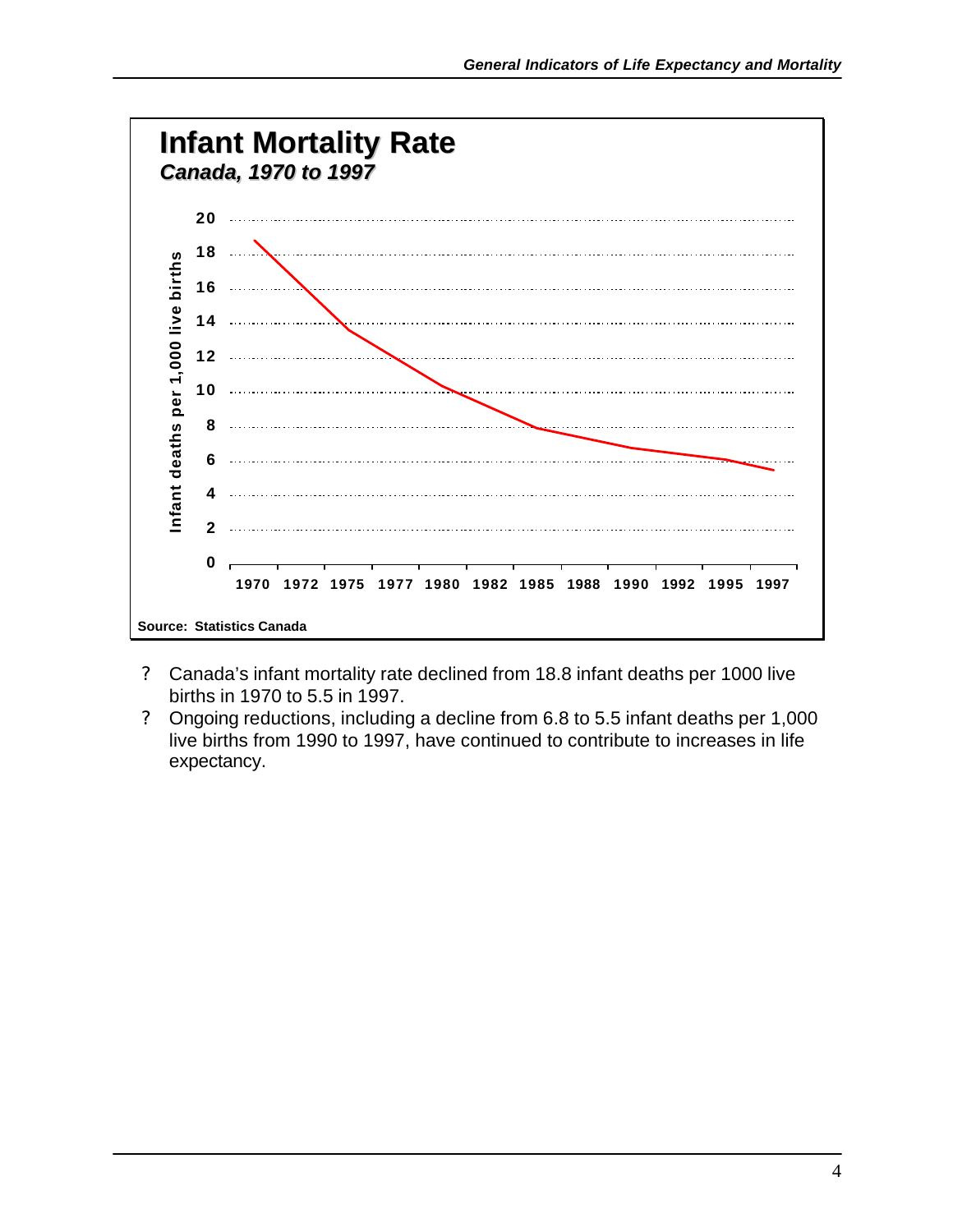



- ? Life expectancy can be measured at birth or at any age.
- ? Life expectancies at all ages have increased in Canada over the past 60 years.
- ? The largest gains have been in life expectancy at birth, due to reductions in infant mortality. There have also been large gains in life expectancy at ages 25 and 45.
- ? From the 1960s on, life expectancy at age 65 for males increased from 78 to over 80, and for females from 80 to over 83.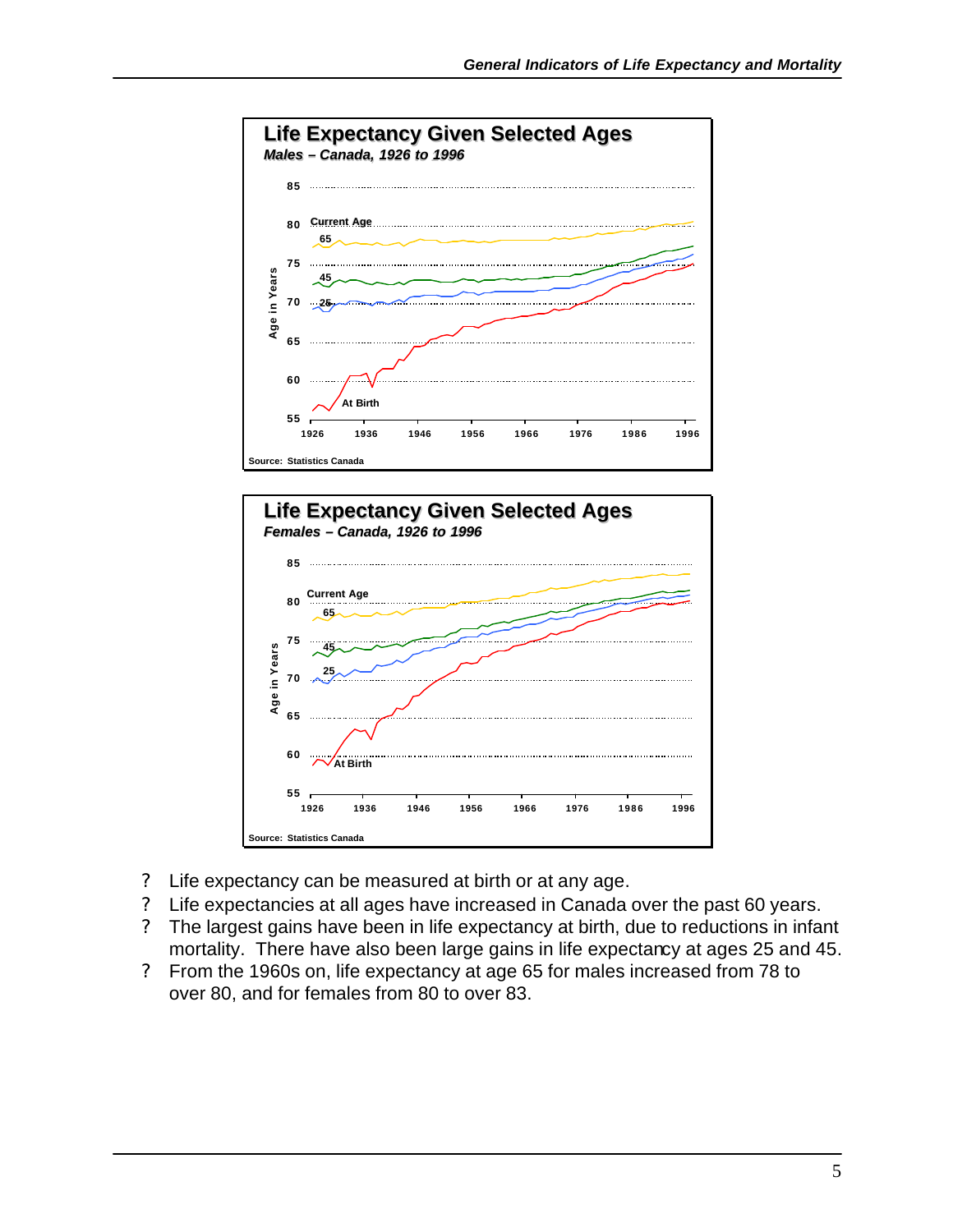



- ? The leading causes of death in Canada are cardiovascular diseases and cancer.
- ? Deaths due to cardiovascular diseases declined as a percentage of all deaths, from 43 per cent in 1985 to 37 per cent in 1997.
- ? Cancer deaths as a percentage of all deaths increased from 26 per cent to 28 per cent between 1985 and 1997.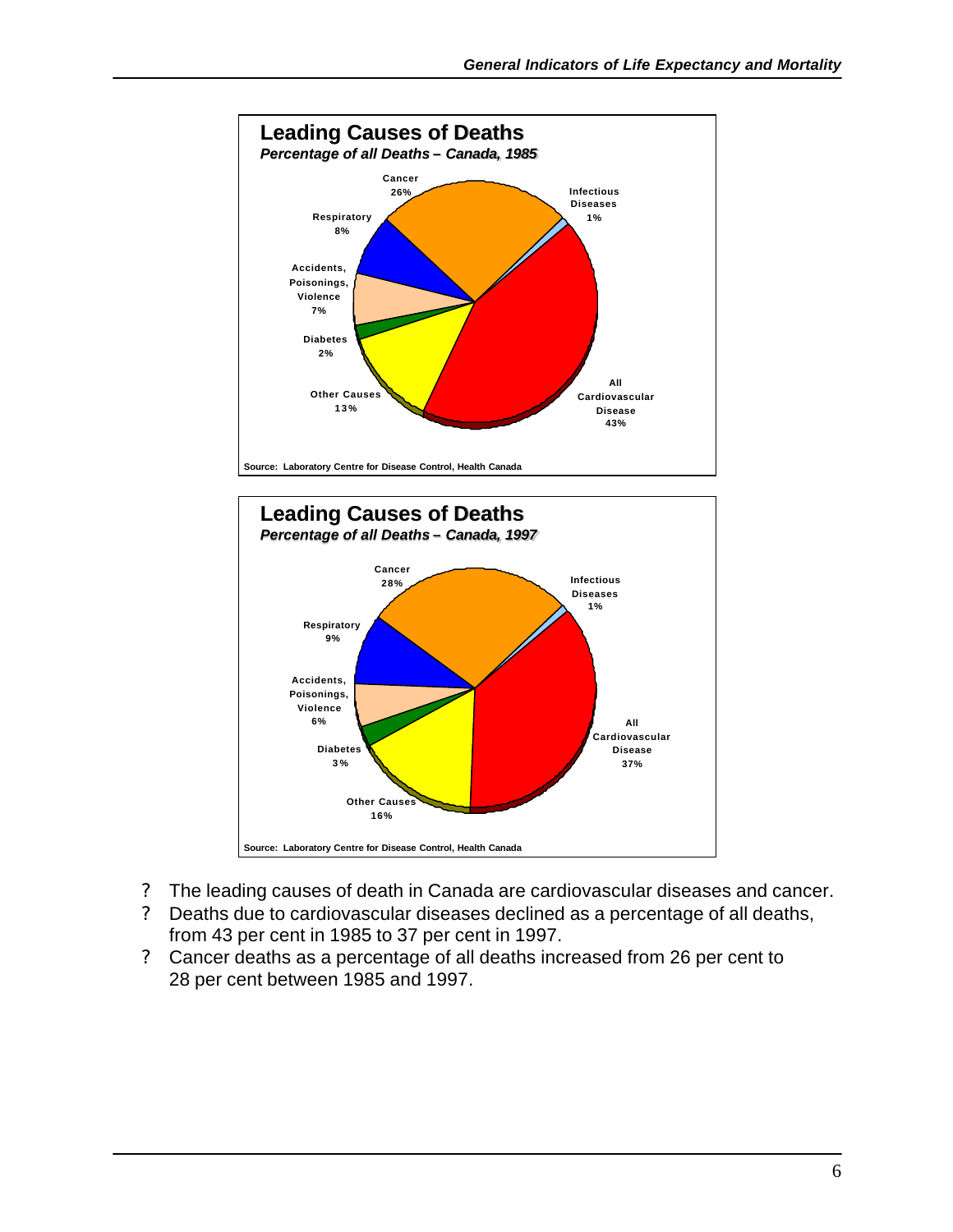

- ? Canada's age-standardized mortality rates for cardiovascular disease have declined since 1984.
- ? Between 1991 and 1997, crude mortality rates declined for males and increased slightly for females.
- ? For many diseases, including cardiovascular diseases, the number of new cases and deaths rise as the population ages. Age-standardization accounts for changes in the age distribution of the population and permits comparisons over time. Age standardized rates in this annex have been standardized to the 1991 Canadian age structure.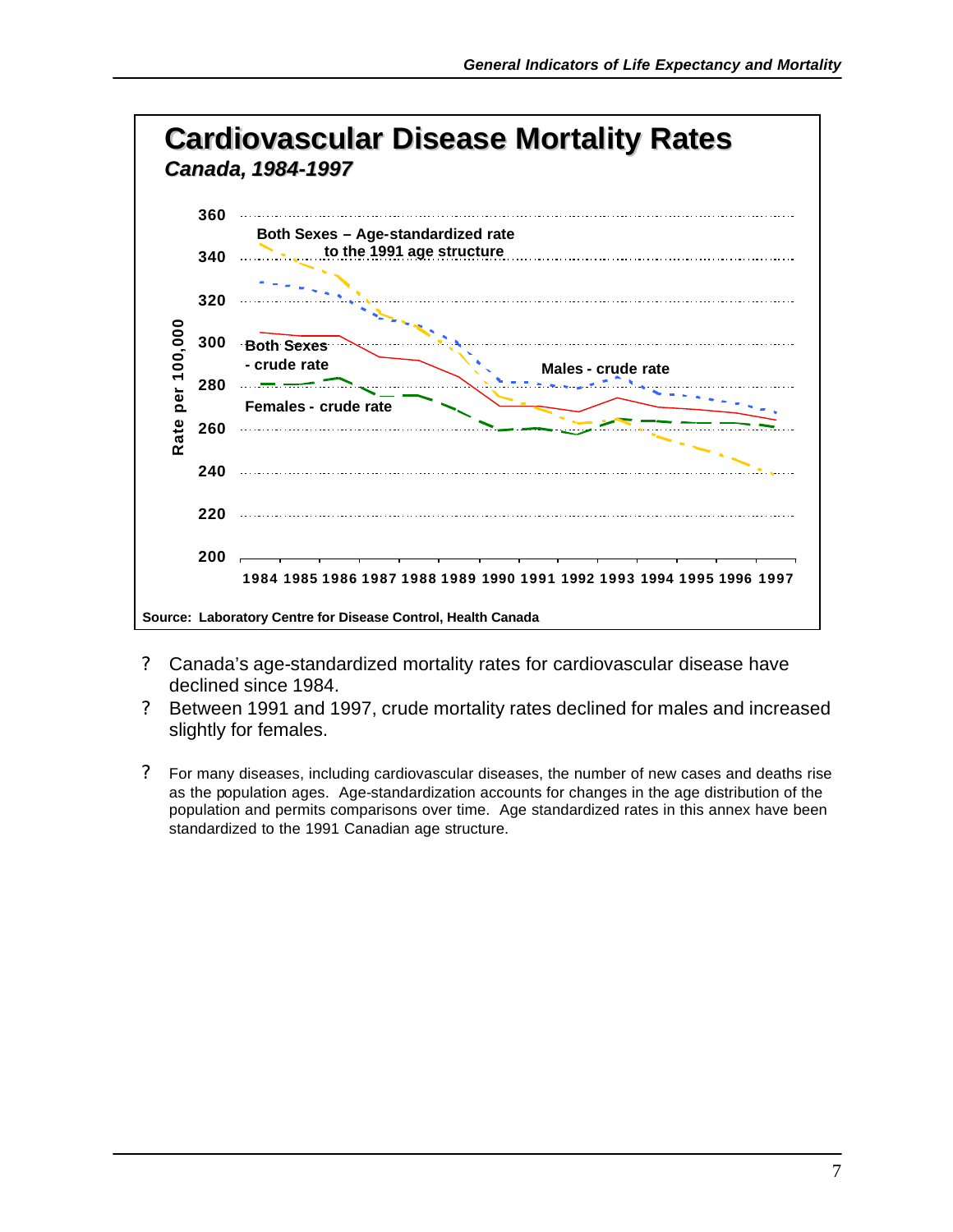

? Acute myocardial infarction (AMI), other ischemic heart disease, and cerebrovascular disease (including stroke) account for the greatest proportion of cardiovascular disease deaths in Canada.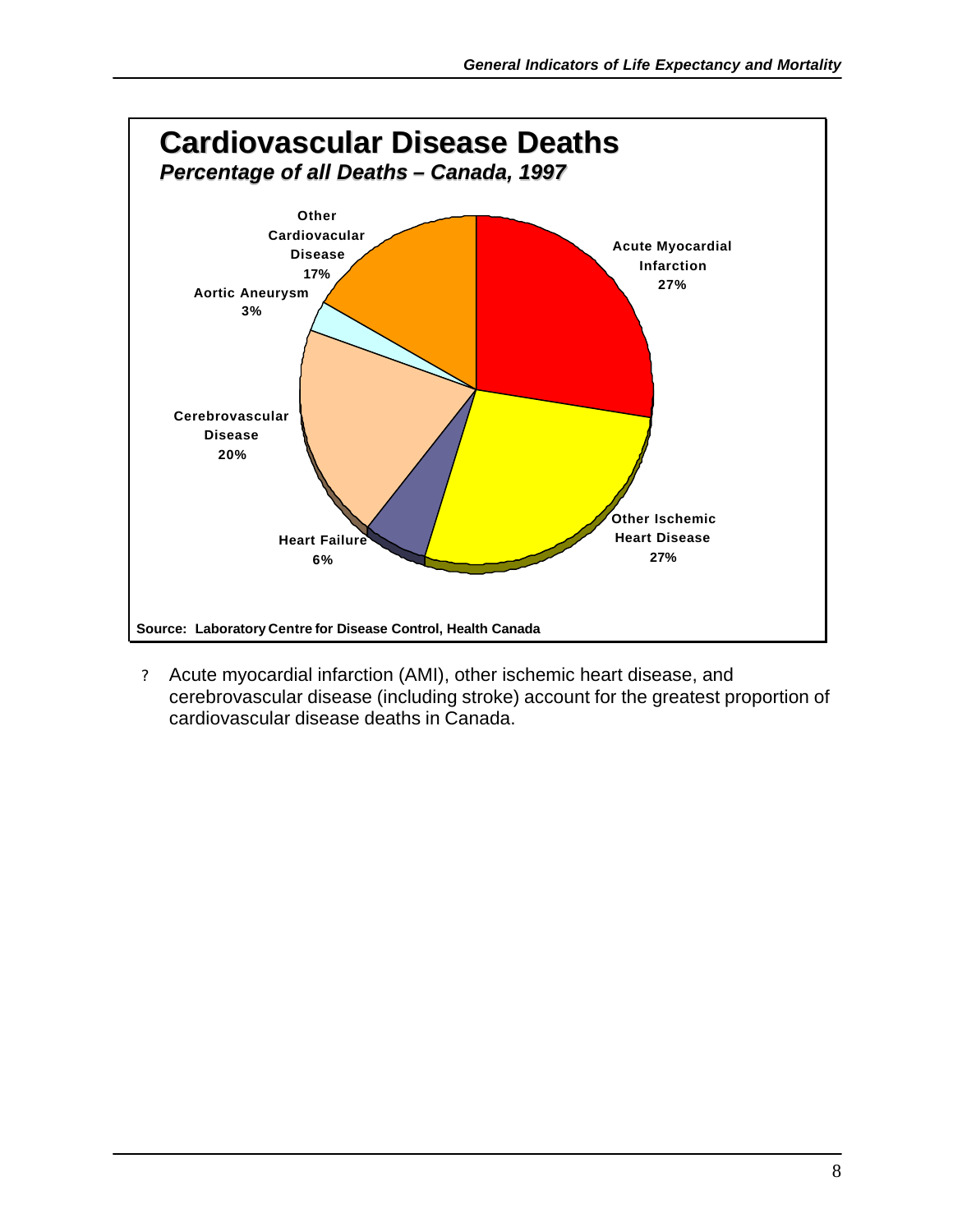



- ? Lung cancer continues to have the highest mortality rate among cancers for the Canadian male population, although the age-standardized rate has been declining since 1988.
- ? While the age-standardized mortality rate for prostate cancer has remained relatively constant, the age-standardized incidence rate has increased significantly and has been higher than that of lung cancer since 1989.
- ? In this annex, **incidence rates** are defined as the number of new cases per 100,000 people in a given year, and **mortality rates** as the number of deaths per 100,000 people in a given year. Differences between incidence and mortality rates over time reflect rates of survival.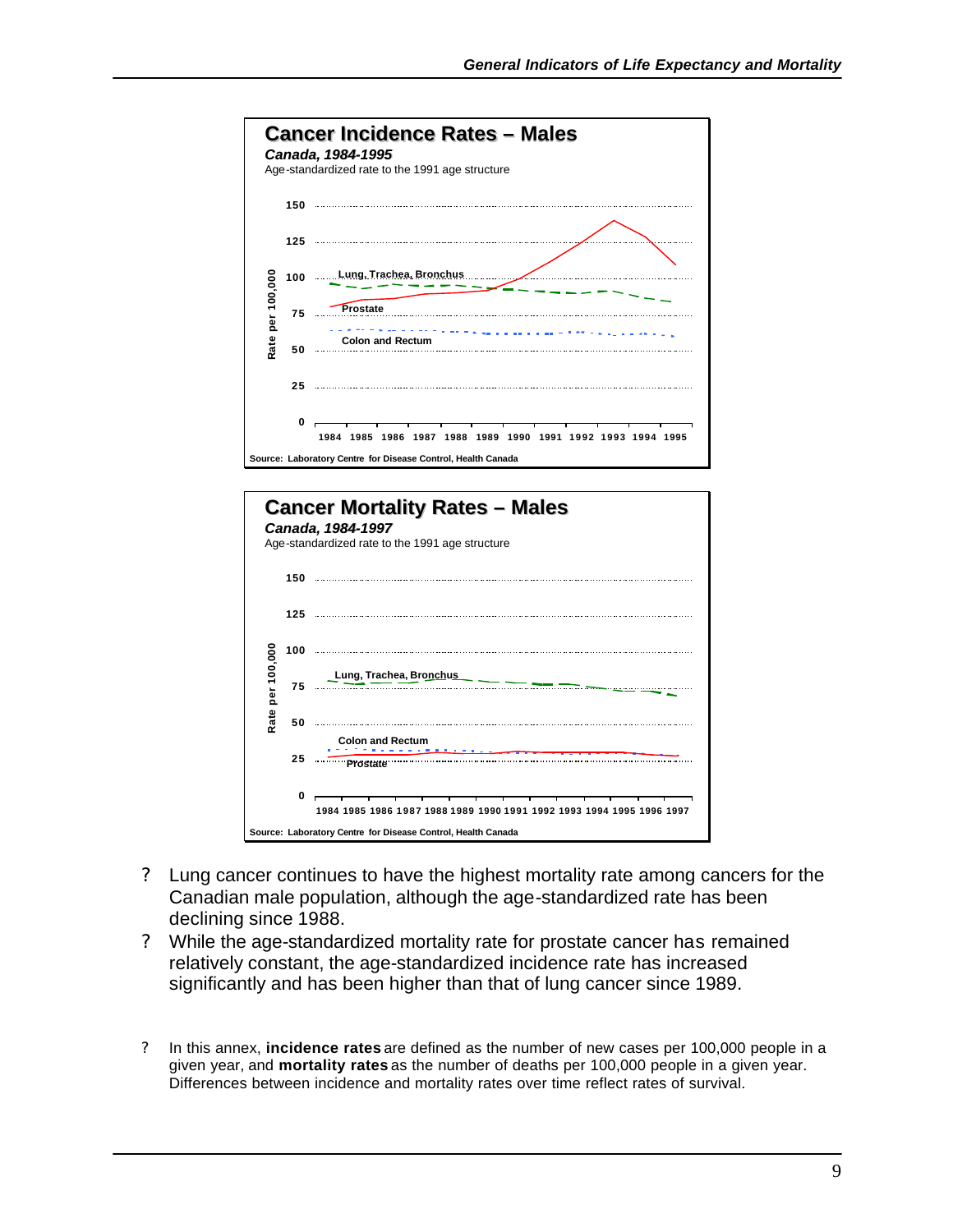



- ? The age-standardized incidence rate for lung cancer among Canadian women has increased relative to breast cancer, however breast cancer remains the most frequently contracted cancer among women.
- ? While the age-standardized mortality rate for breast cancer has declined since 1986, the rate for lung cancer has increased. Lung cancer surpassed breast cancer in 1993 as the leading cause of cancer mortality among women in Canada.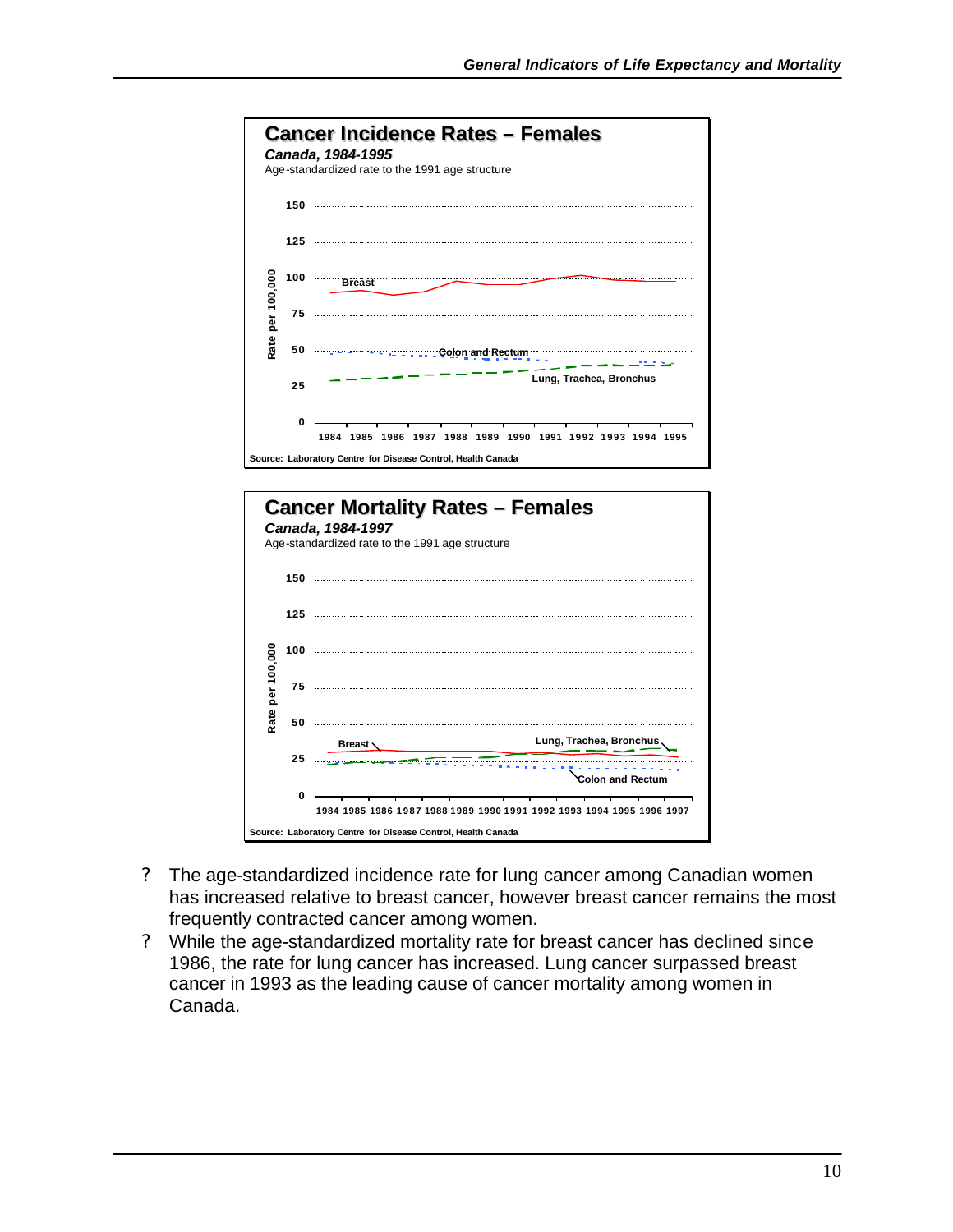

- ? Injury mortality rates in Canada are significantly higher for men than for women.
- ? Age-adjusted suicide rates are almost four times higher for males than females, and more than twice as many males as females die in motor vehicle accidents.
- ? Mortality rates for falls do not differ greatly between sexes, accounting for fewer than 9 deaths per 100,000 men and 7 deaths per 100,000 women.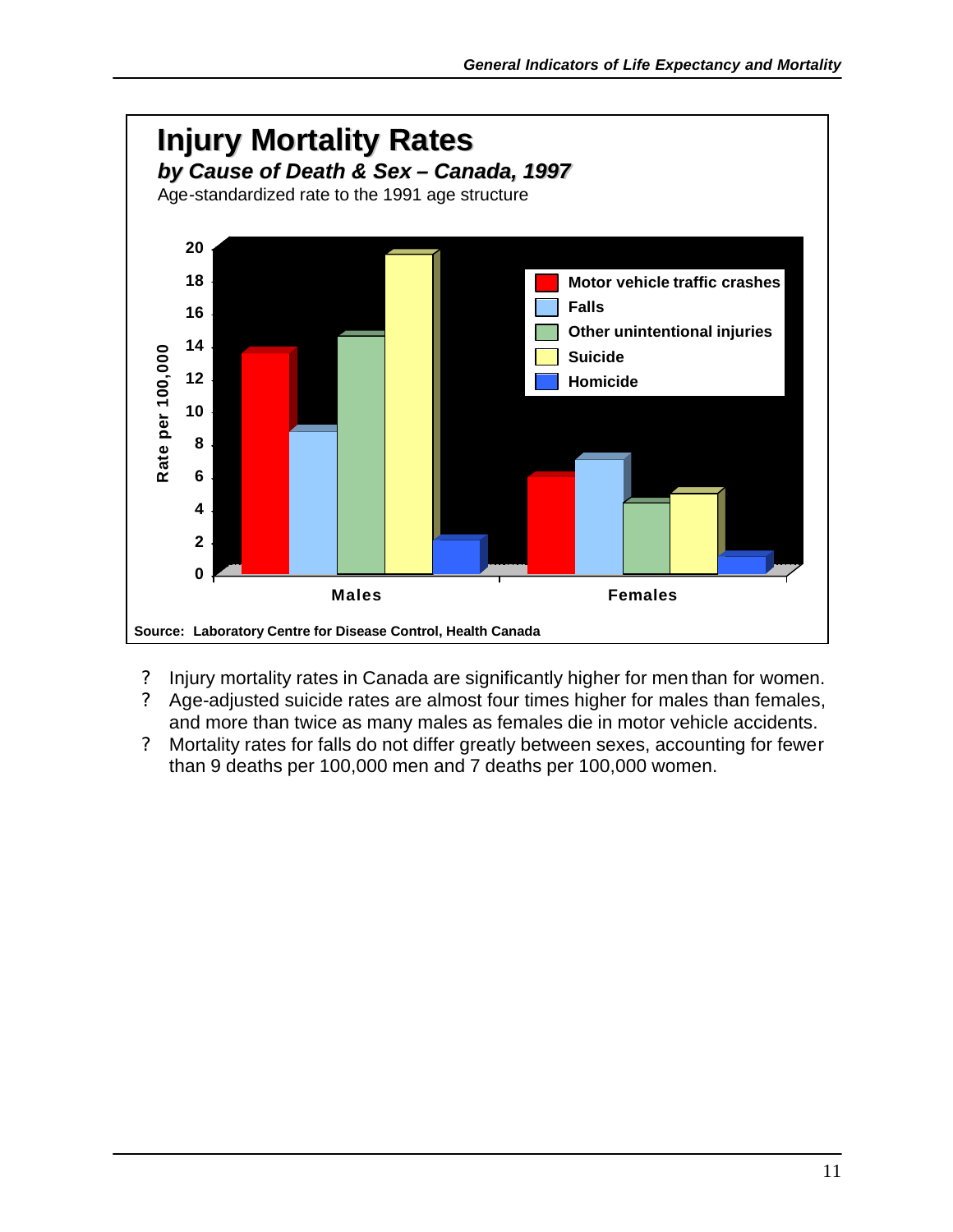



- ? Age-standardized motor vehicle mortality rates have declined for both males and females since 1980.
- ? Since 1990, suicide has been the leading cause of injury mortalities among men. The age-adjusted suicide rate has been relatively stable since 1980, at approximately 20 deaths per 100,000.
- ? For women, the age-standardized mortality rate for falls has remained relatively constant at around 7 deaths per 100,000, and falls have been the leading cause of injury mortalities since 1994.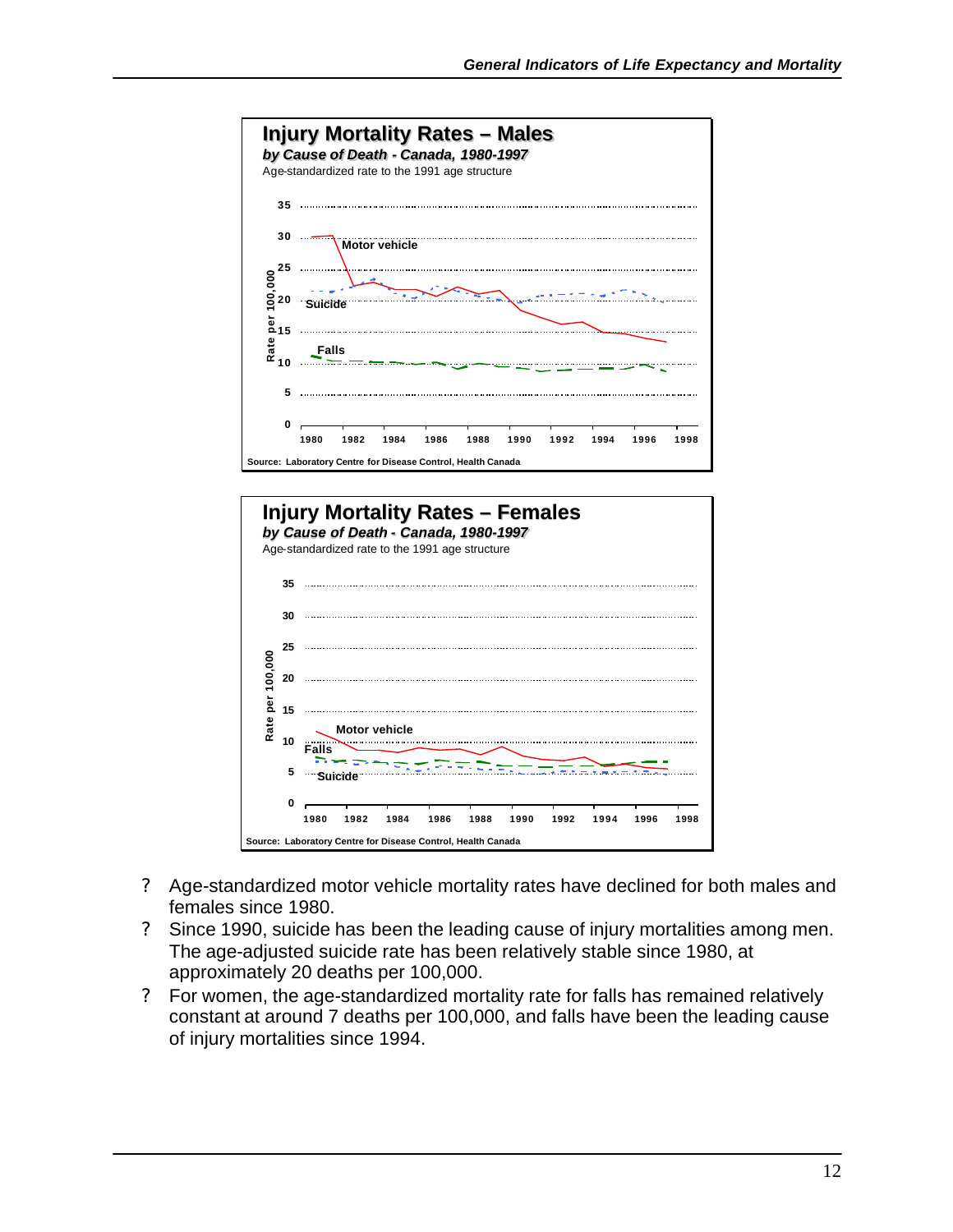



- ? For both males and females, injury mortality rates for falls rise dramatically for the 65+ year age group.
- ? Motor vehicle mortality and suicide rates peak at the 15-24 year age group.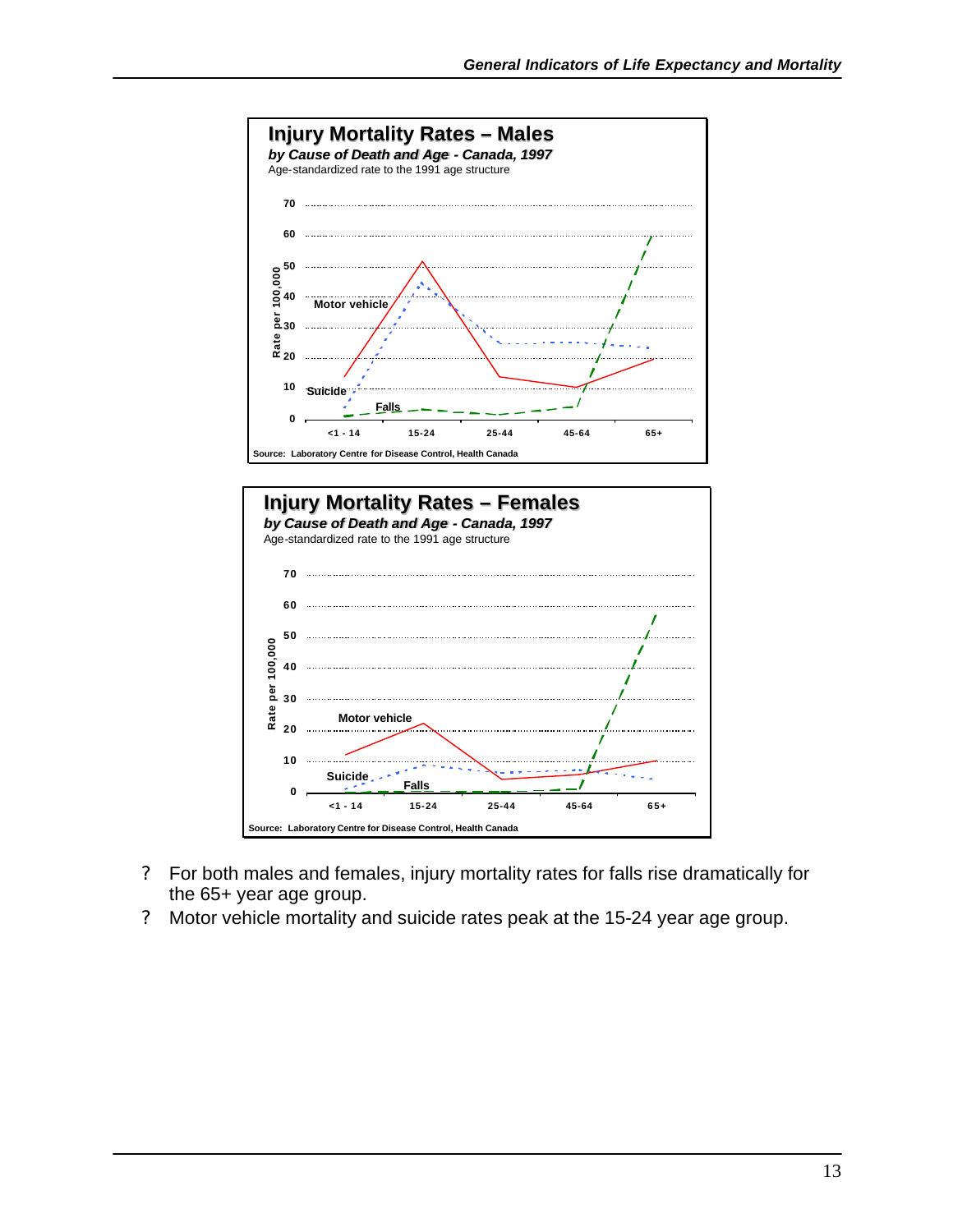#### **General Indicators of Health Status and Morbidity**



? The percentage of Canadians rating their health highly increased between 1994/95 and 1998/99. In 1998/99, approximately 92 per cent of Canadians rated their health as good, very good or excellent.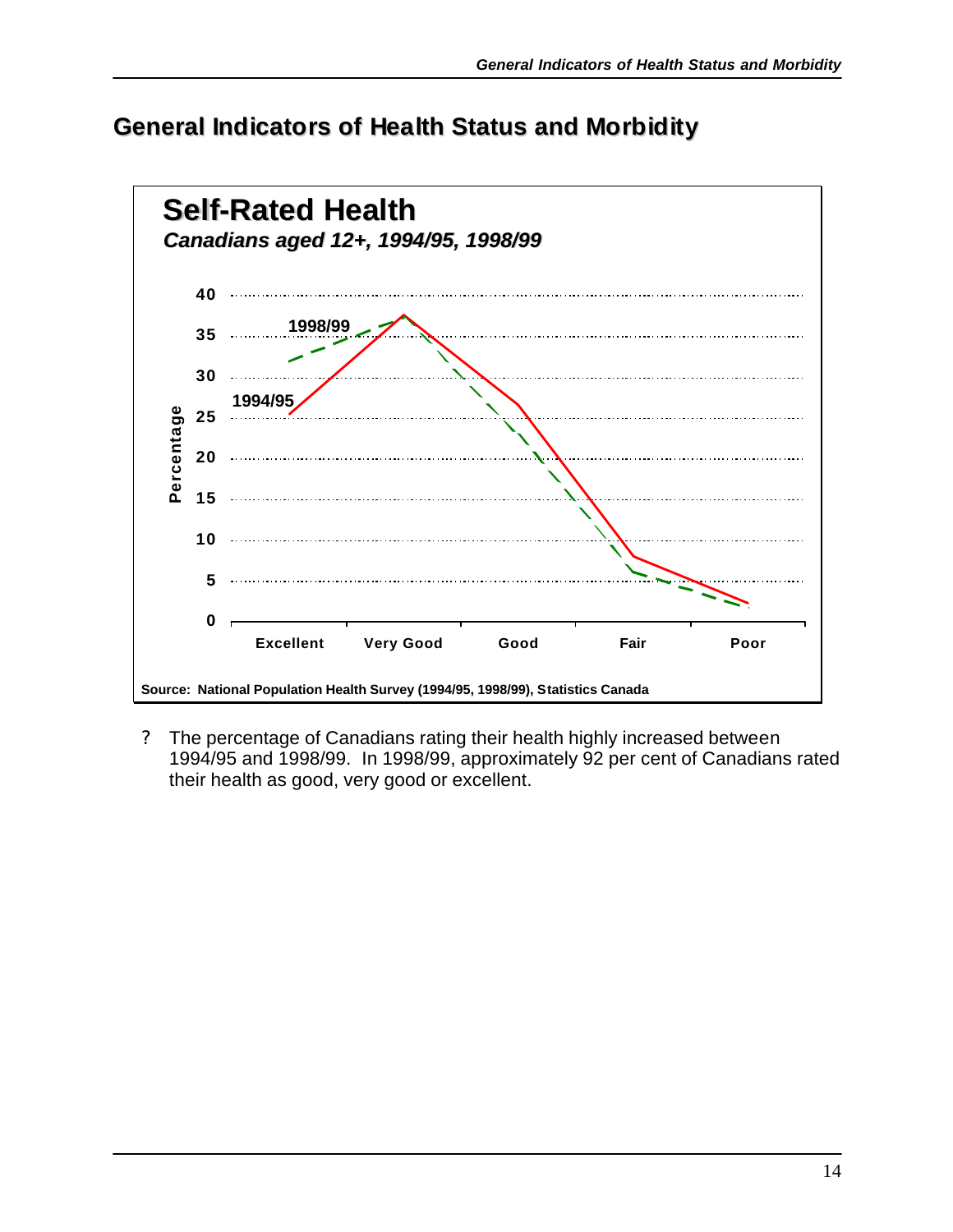

- ? Arthritis and hypertension are the most prevalent chronic conditions in Canadians. Prevalence, defined as the percentage of the population affected, increases substantially for both men and women over the age of 54 years.
- ? In 1998/99, almost twice as many women as men were likely to suffer from arthritis, and women were three times as likely to suffer from chronic migraines. Chronic migraines were most prevalent among women in the 35-44 year age group.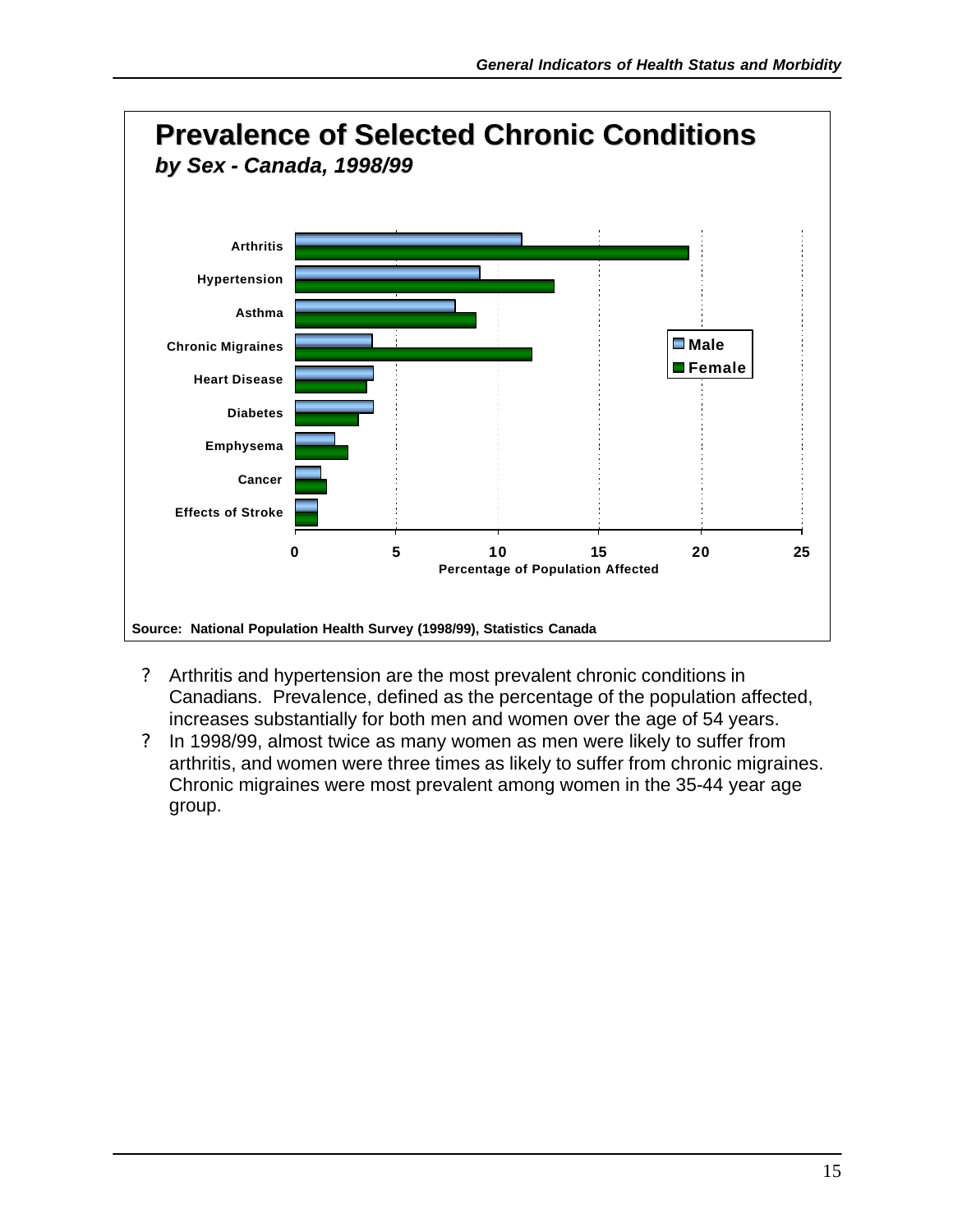



- ? Asthma is a chronic condition affecting Canadians of all ages.
- ? Prevalence rates have risen considerably over the past twenty years, particularly in the under 35 year age groups.
- ? The increase in prevalence could be due, in part, to changes in diagnostic criteria.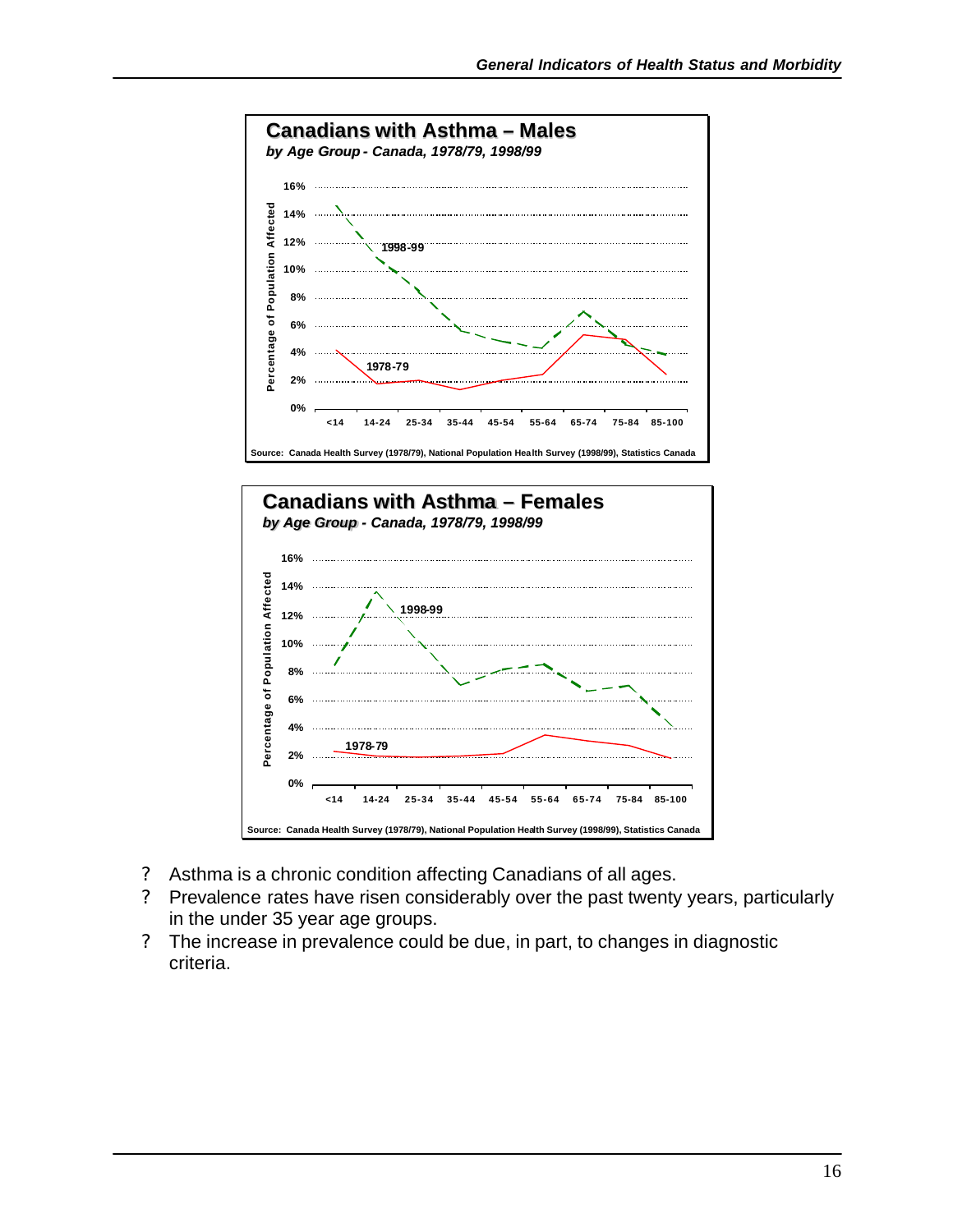

? Leading notifiable diseases include sexually transmitted diseases, foodborne illnesses, childhood diseases, and hepatitis C.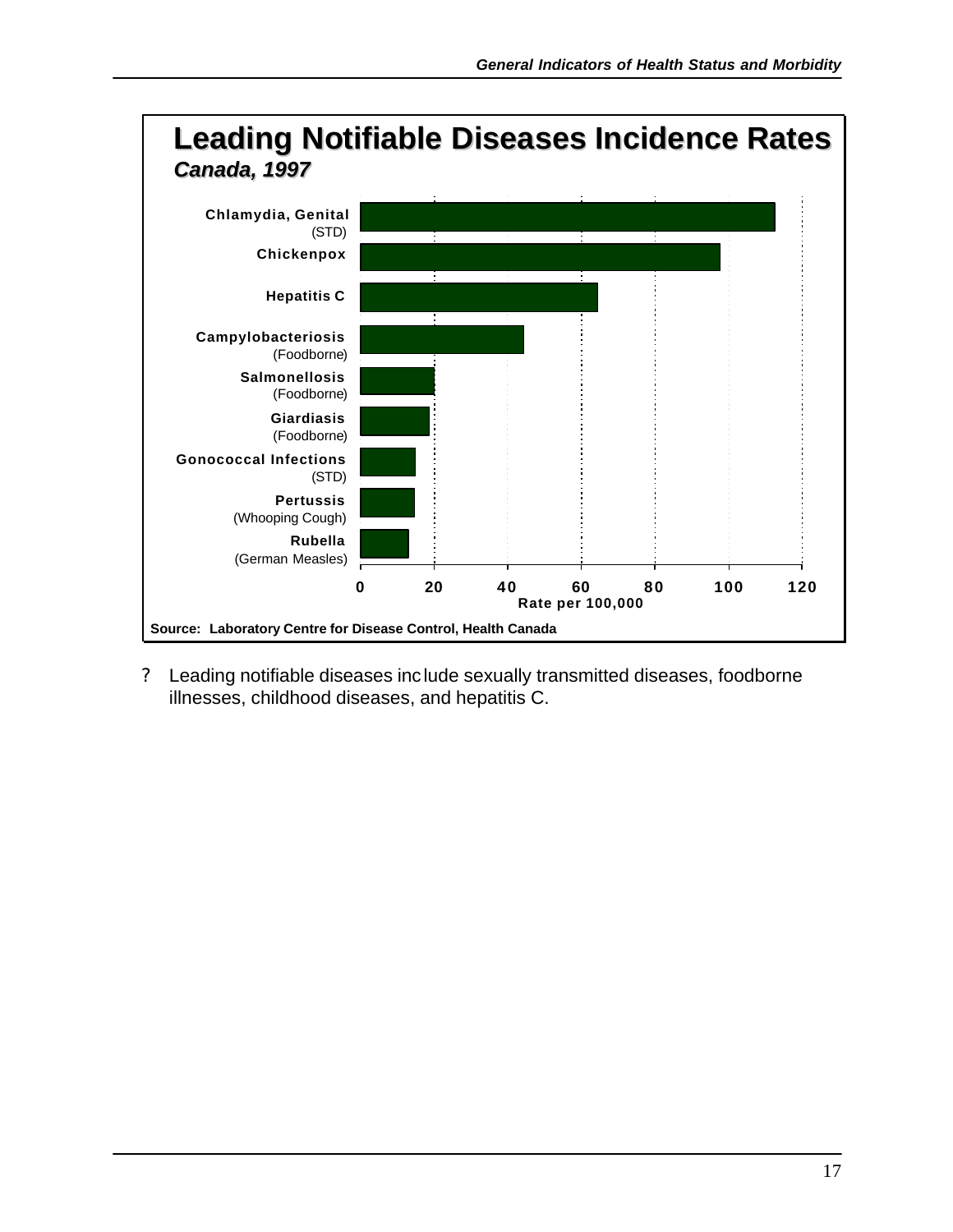

? There was a significant increase in the incidence rate of hepatitis C between 1992 and 1997. The greatest increase was among males.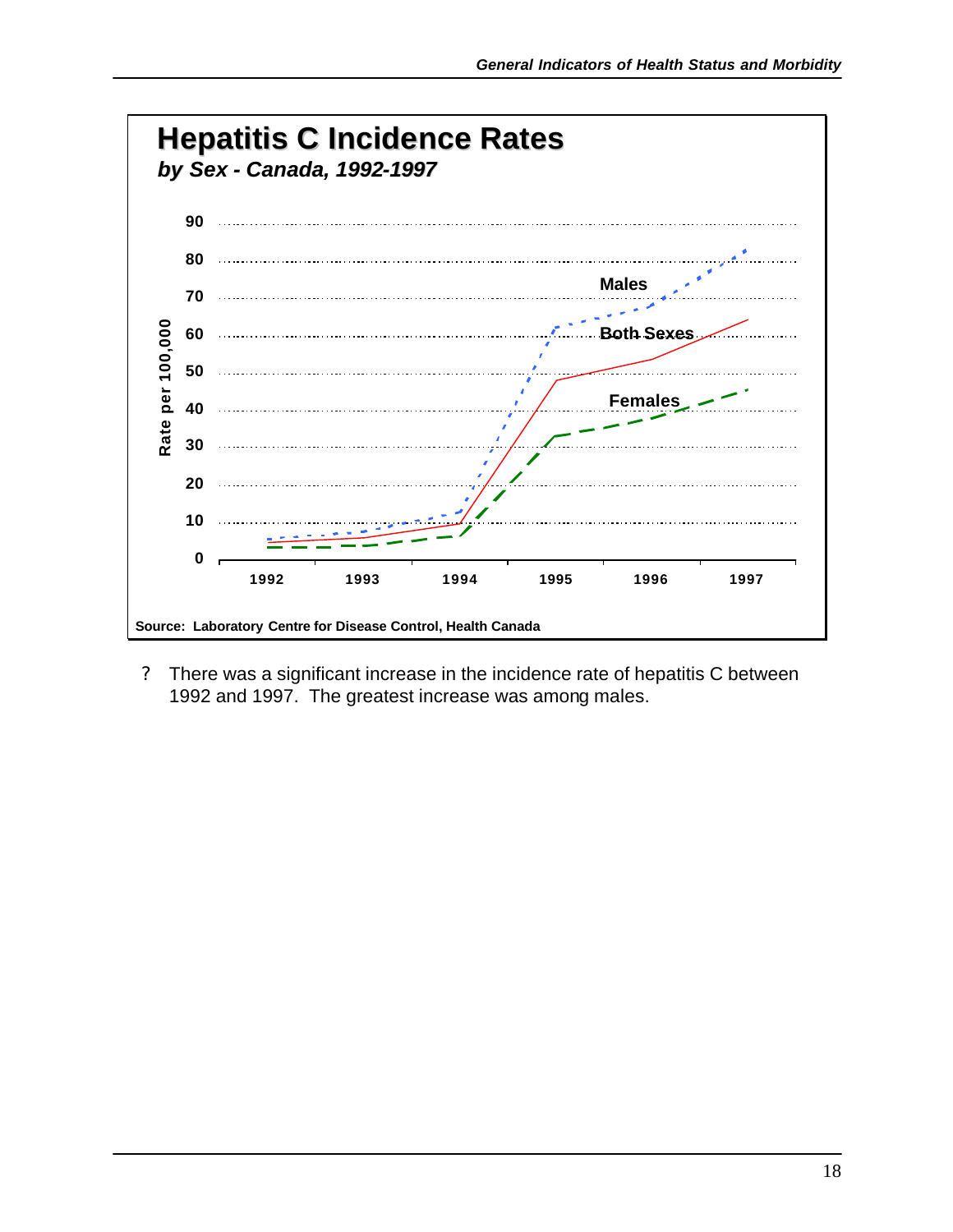

- ? In 1997, Canadians most likely to contract hepatitis C were between the ages of 25 and 59.
- ? The incidence rate of hepatitis C is much higher for men than for women.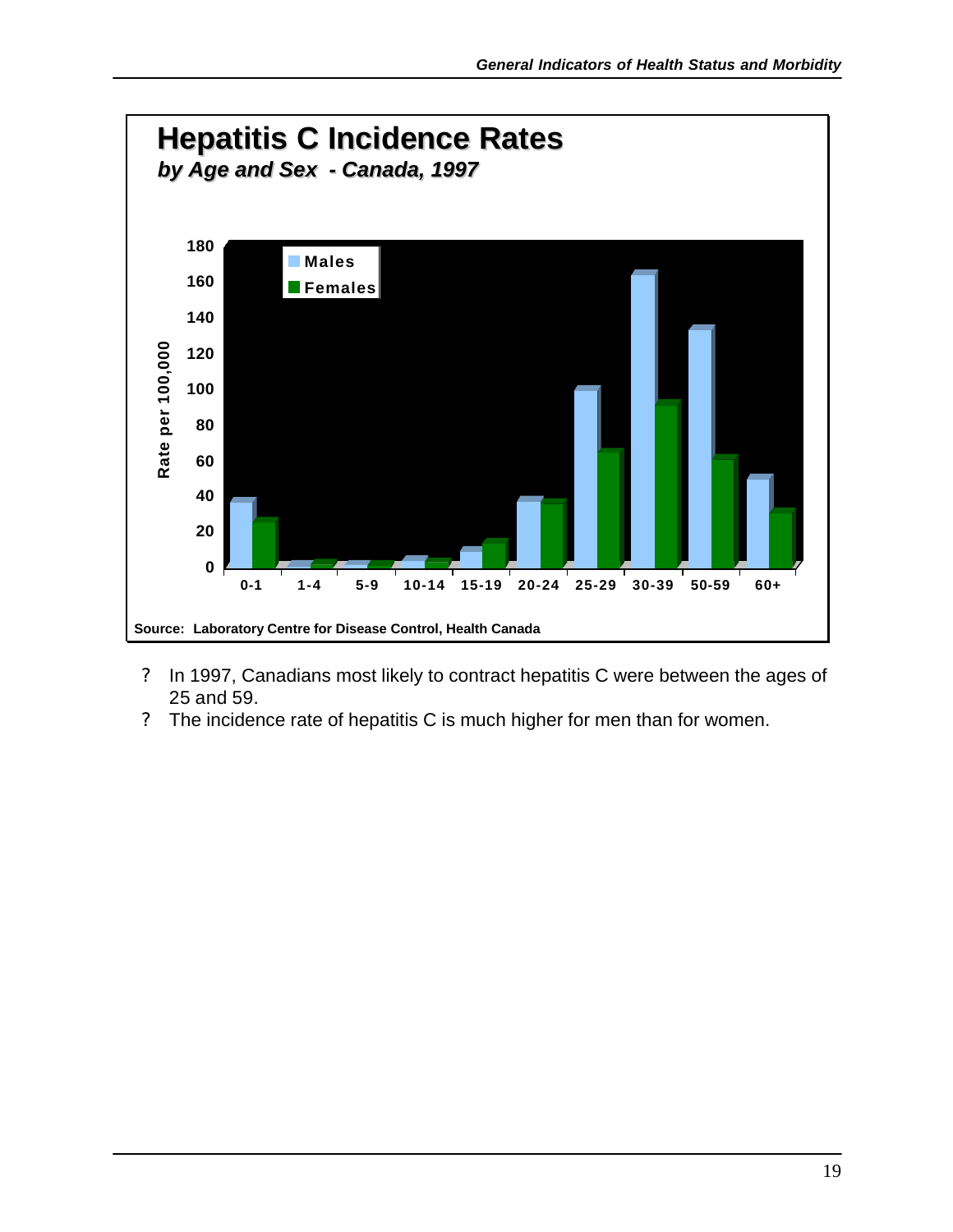

- ? The incidence rates for giardiasis and salmonellosis have declined since 1987, while there has been an increase in the incidence rate of campylobaceteriosis.
- ? The incidence rate of verotoxigenic E. coli has remained relatively stable since 1990.
- ? Foodborne illnesses are far more common than the reported numbers suggest and as few as 10 per cent of cases may be recorded.
- ? **Campylobacteriosis** is a bacterial disease transmitted through undercooked chicken or pork, contaminated water or raw milk, or through contact with infected infants or animals.
- ? **Giardiasis** is a parasitic infection transmitted through contaminated food, unfiltered water or through person-to-person contact where personal hygiene may be poor.
- ? **Salmonellosis** is a bacterial illness transmitted through contaminated food or beverages.
- ? **Verotoxigenic E. coli** is usually transmitted through undercooked, contaminated ground beef. Infection may also be transmitted through raw milk or sewage-contaminated water.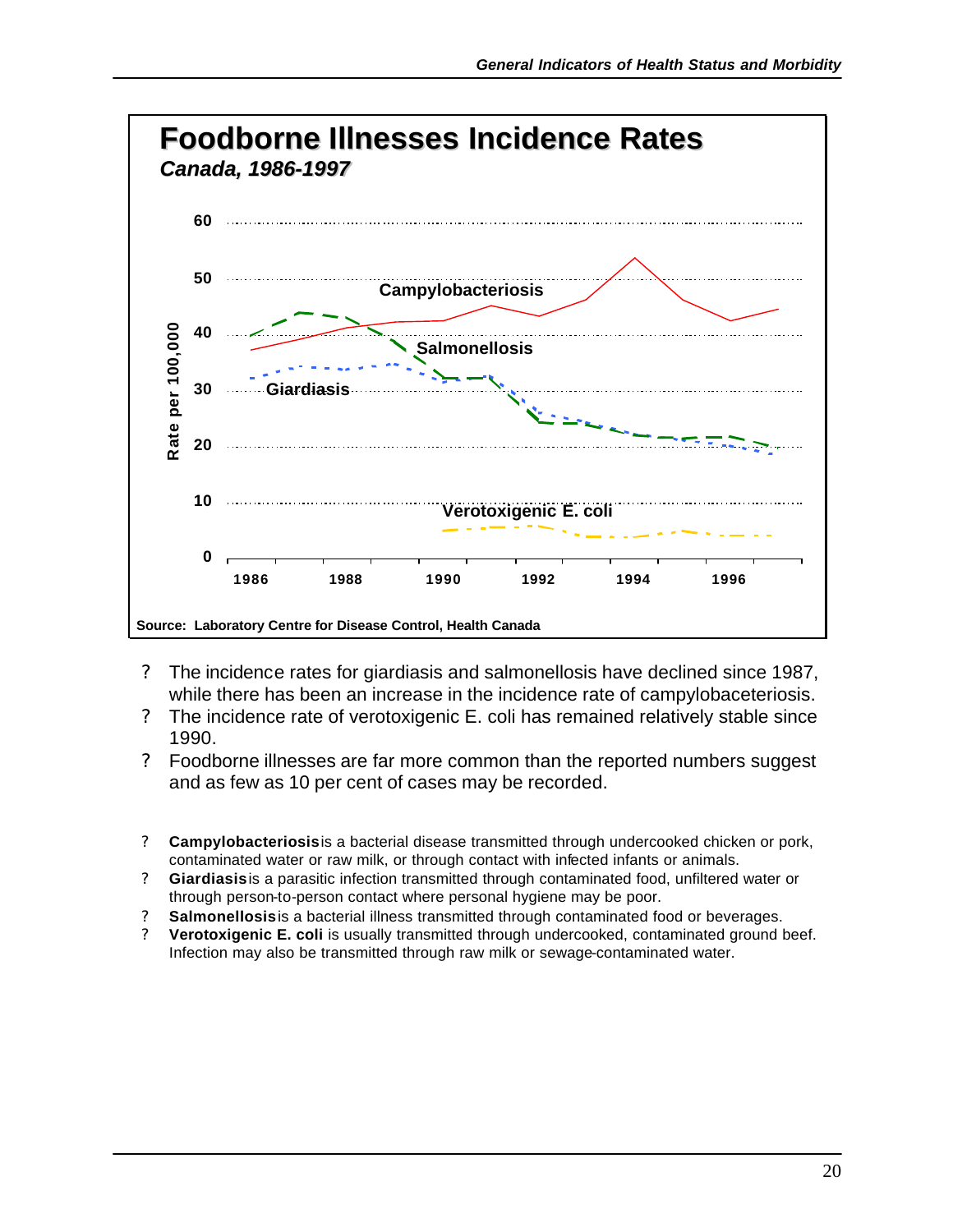



- ? According to the National Population Health Survey, depression is more prevalent among women than men. The prevalence of depression peaks among those aged 15 to 24 years, declines in mid-life and is lowest among those aged 65 or older.
- ? The percentage of the population reporting a depressive episode in the previous 12 months was lower in 1998/99 than in 1994/95.
- ? The National Population Health Survey includes a set of questions designed to determine whether respondents experienced a major depressive episode during the preceding year. It should be noted that prevalence estimates are based on responses of household residents and do not include residents of institutions.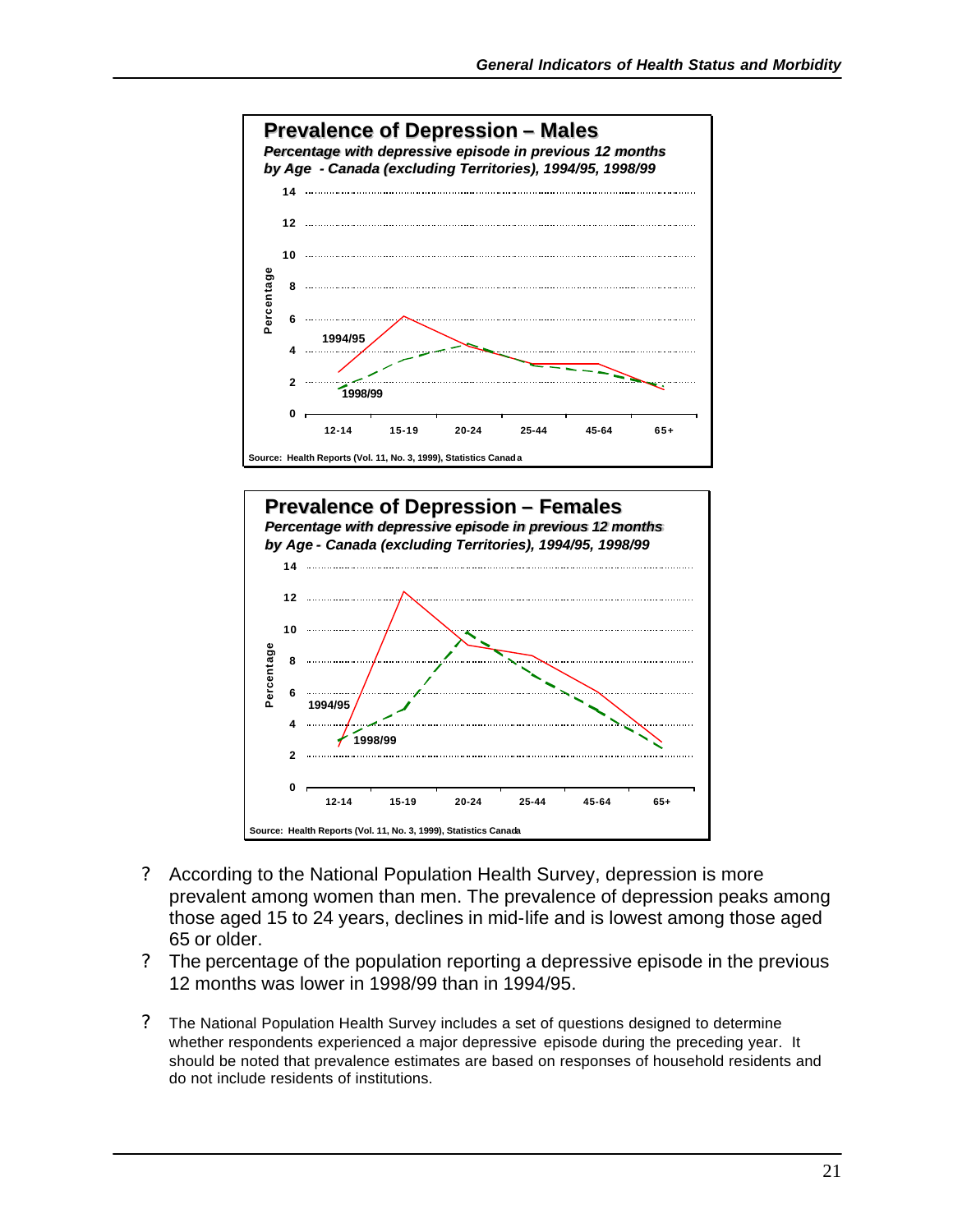

- ? Based on a Body Mass Index measurement greater than or equal to 27, in 1998/99 the percentage of overweight men was greater than the percentage of overweight women for all age groups.
- ? The proportion of the population that was overweight was greatest for the 45-64 year age group.
- ? Body Mass Index (BMI) is a measure of human body size and proportion. It is defined as the weight in kilograms, divided by the square of height in meters.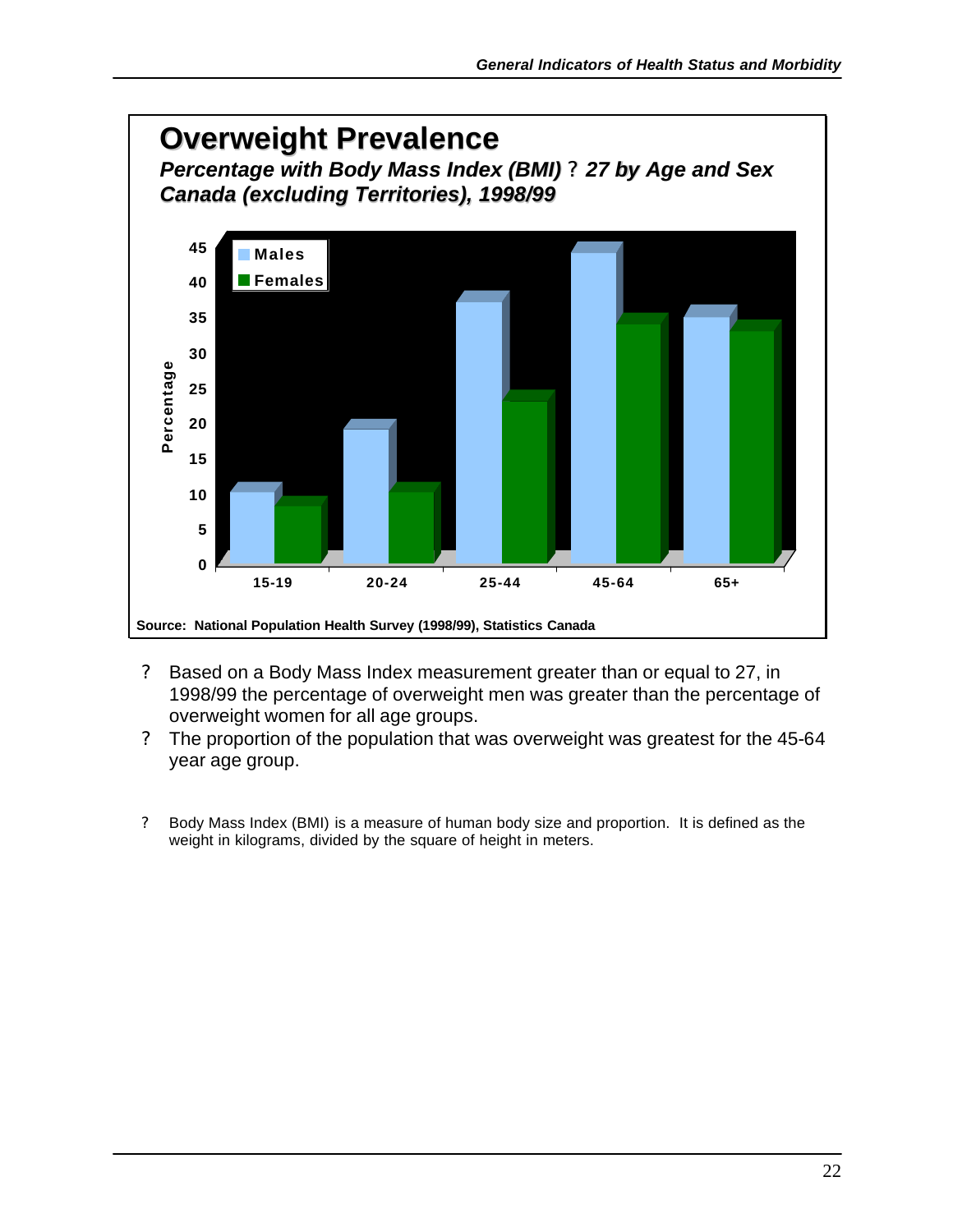

? The proportion of the population that is overweight has been relatively stable over the past five years.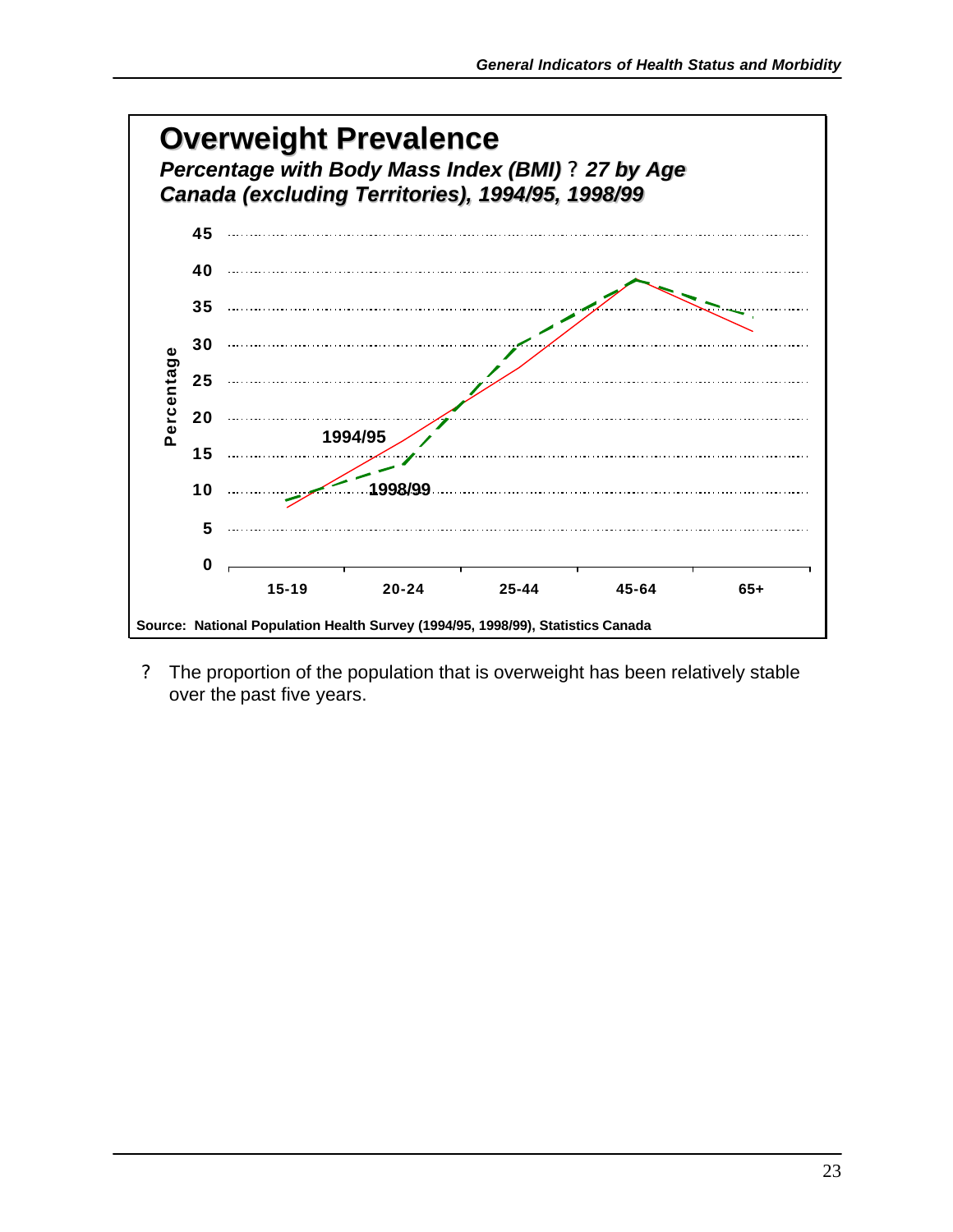

#### **Behaviours and Preventative Measures**

- ? In 1996/97, 96 per cent of Canadians aged 12 and over felt that there were smoking-related health risks for those who smoke. Nevertheless, 24 per cent of Canadians were daily smokers in 1998/99.
- ? Between 1994/95 and 1998/99 there was an increase in the percentage of Canadians aged 15 to 19 who were daily smokers, due to an increase in the percentage of females who smoked.
- ? The percentage of those in the 20-24 year age group who smoked on a daily basis remained constant, although the percentage of males who smoked increased and the percentage of females who smoked decreased.
- ? The greatest reduction in daily smoking was in the 25-44 year age group for both males and females.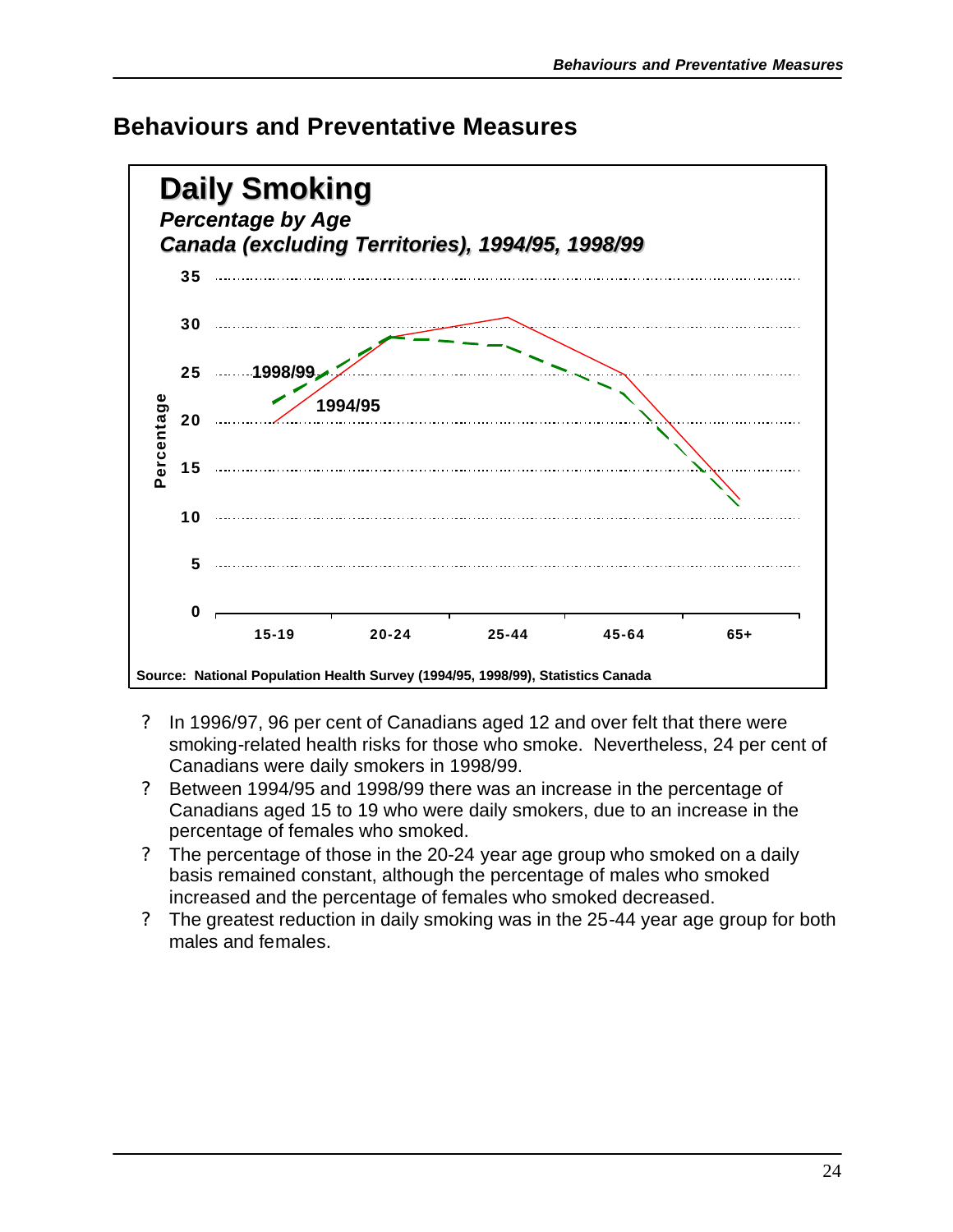

? In 1998/99 females aged 15 to 19 were more likely to smoke than their male counterparts. For all other age groups, a greater proportion of males than females smoke daily.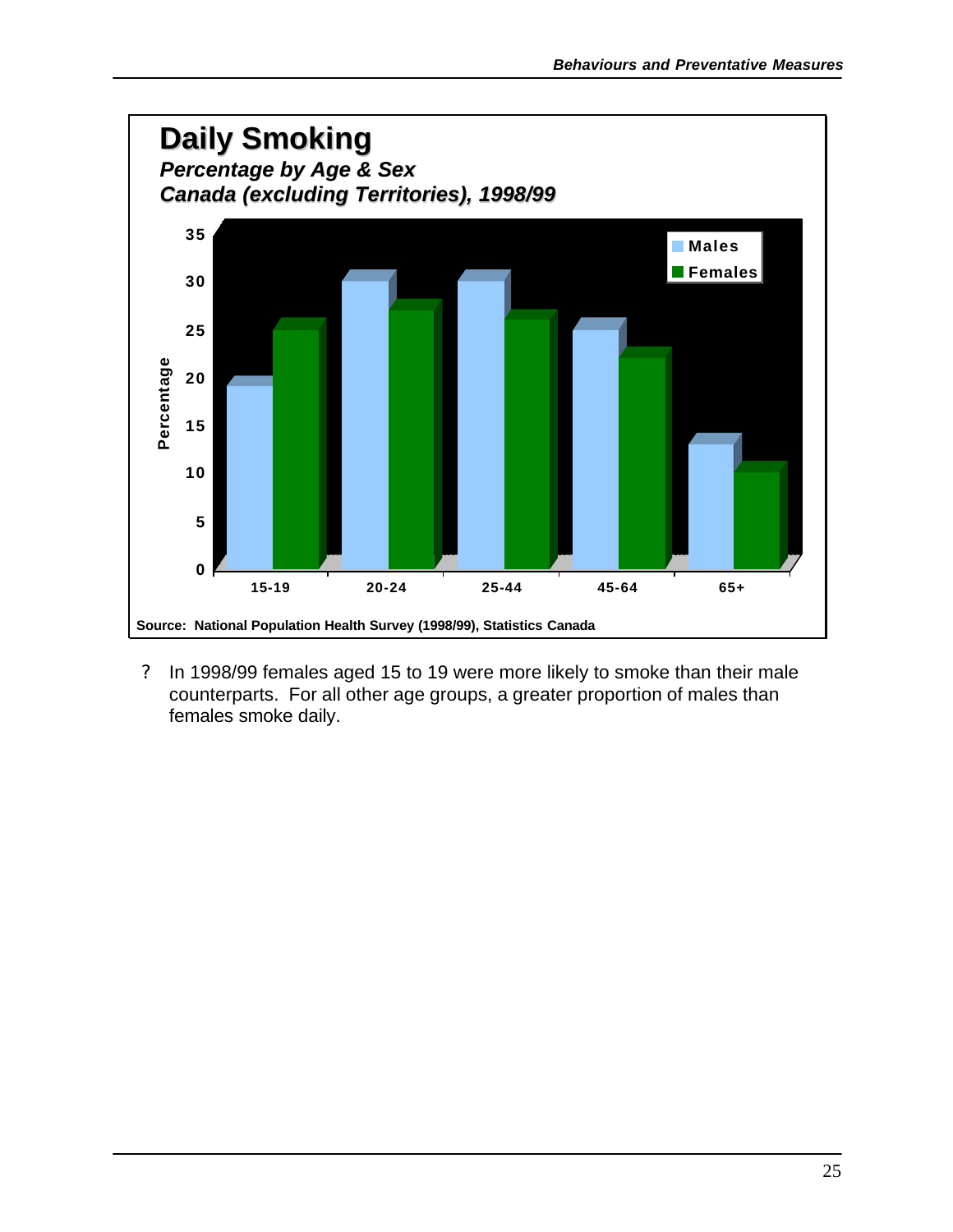

- ? Based on the results of the 1999 General Social Survey, approximately 7 per cent of people who were married or living in a common-law relationship during the past 5 years experienced some type of violence by their intimate partners.
- ? The 5 year rate of violence was similar for men and women (7 and 8 per cent respectively), affecting approximately 549,000 men and 690,000 women.
- ? People who ended relationships in this period were more likely to report some type of spousal violence in that previous union – 28 per cent of women and 22 per cent of men. Whereas only 4 per cent of those who were in the same relationship throughout this period reported some type of violence.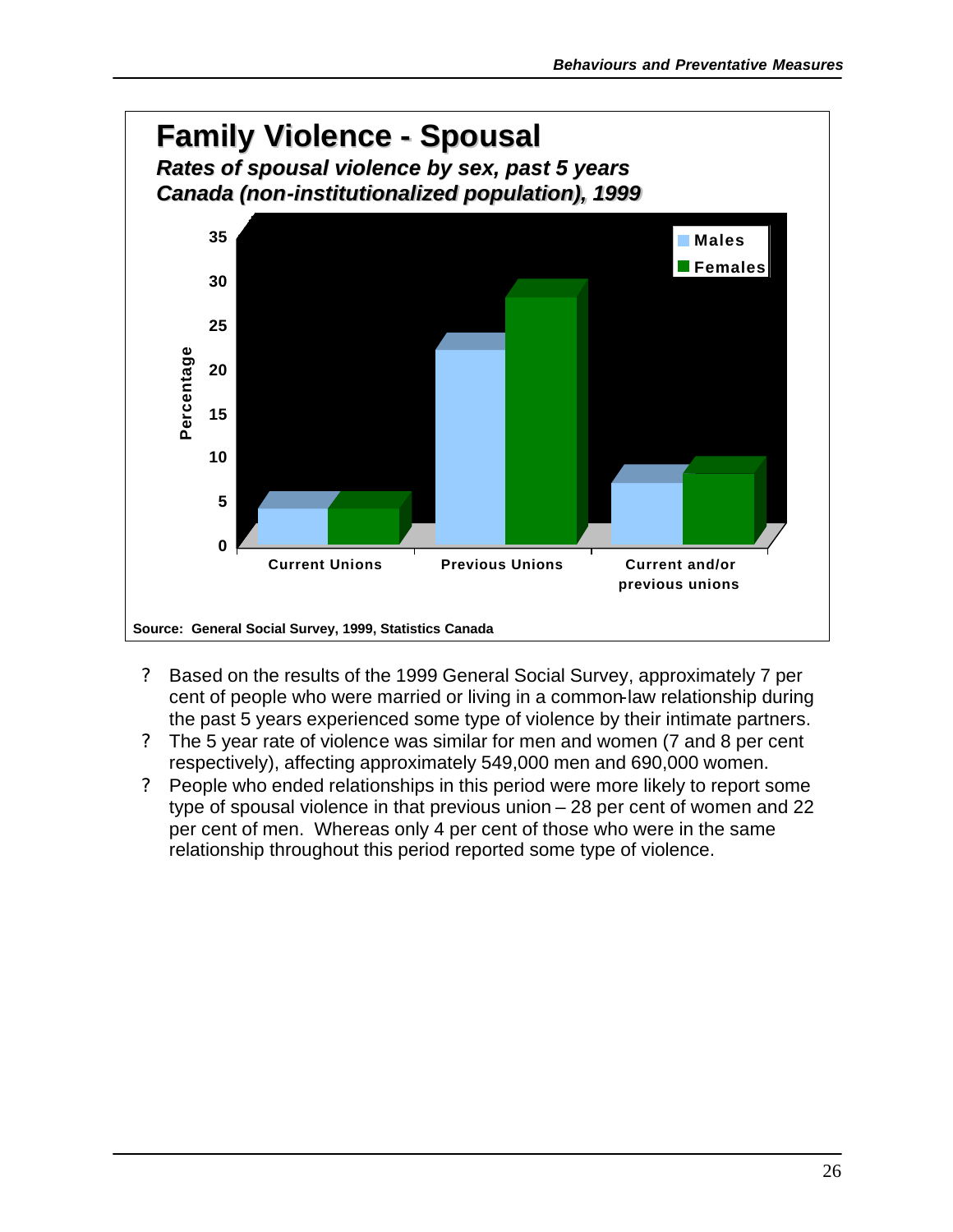

- ? In the 1999 General Social Survey, women and men reported experiencing somewhat different forms of violence. Women were more likely than men to report more severe forms of violence.
- ? Women were more than twice as likely as men to report being beaten (25 versus 10 per cent), five times more likely to report being choked (20 versus 4 per cent), and almost twice as likely to report being threatened by, or having a gun or knife used against them (13 versus 7 per cent).
- ? Men were more likely than women to report being slapped (57 versus 40 per cent) having something thrown at them (56 versus 44 per cent), and being kicked, bit or hit (51 versus 33 per cent).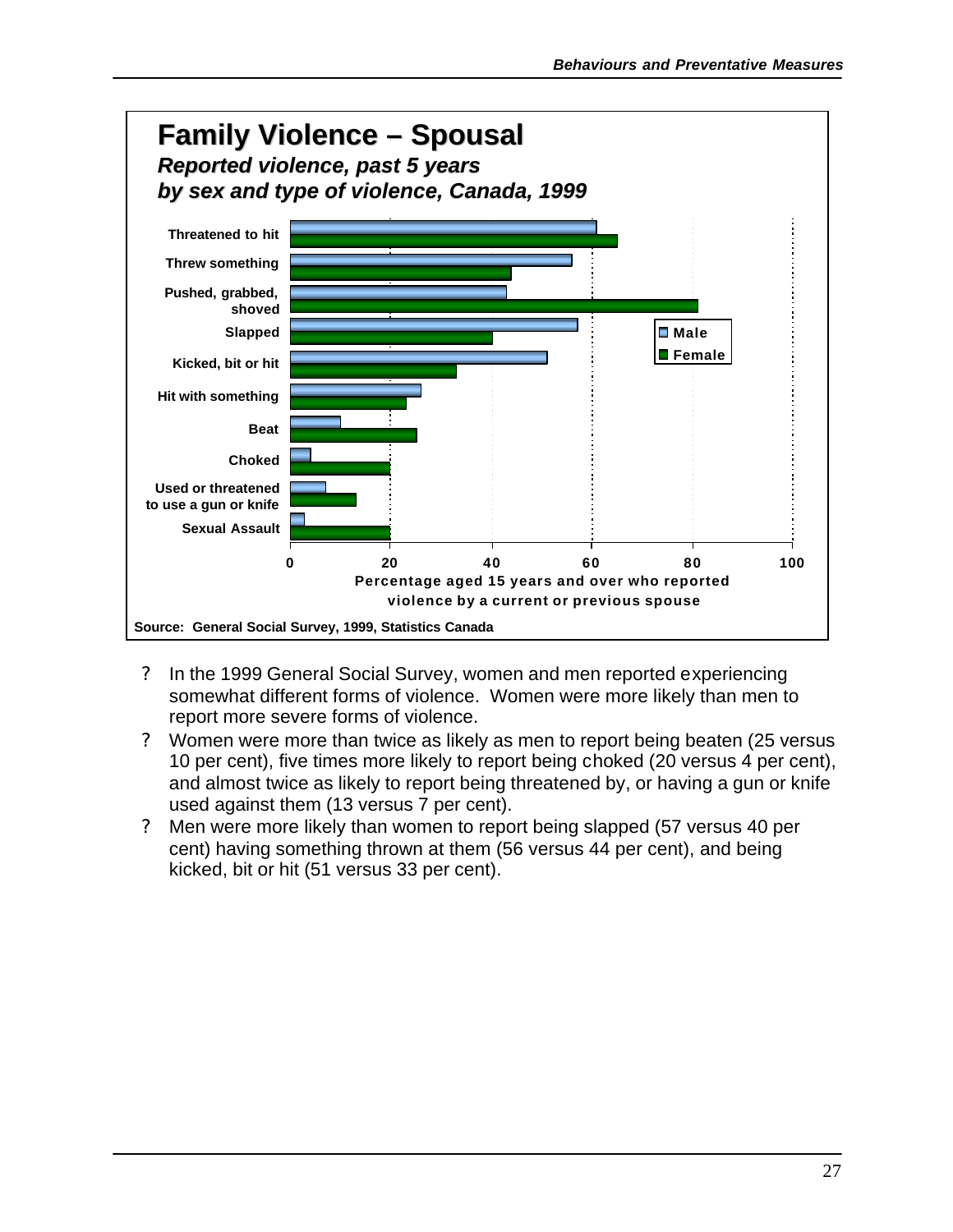### **Family Violence - Violence Against Children Family Violence - Violence Against Children and Youth by Family Members and Youth by Family Members**

*Child and youth victims of assault reported to police Child and youth victims of assault reported to police by accused – victim relationship, 1999 by accused – victim relationship, 1999*



- ? In 1999, children and youth under 18 years of age made up 23 per cent of the Canadian population and were the victims in 24 per cent of assaults reported to a sample of police departments.
- ? Within families, children and youth were most often assaulted by parents. Sixtysix per cent of victims of physical assault and 42 per cent of victims of sexual assault were victimized by their parents.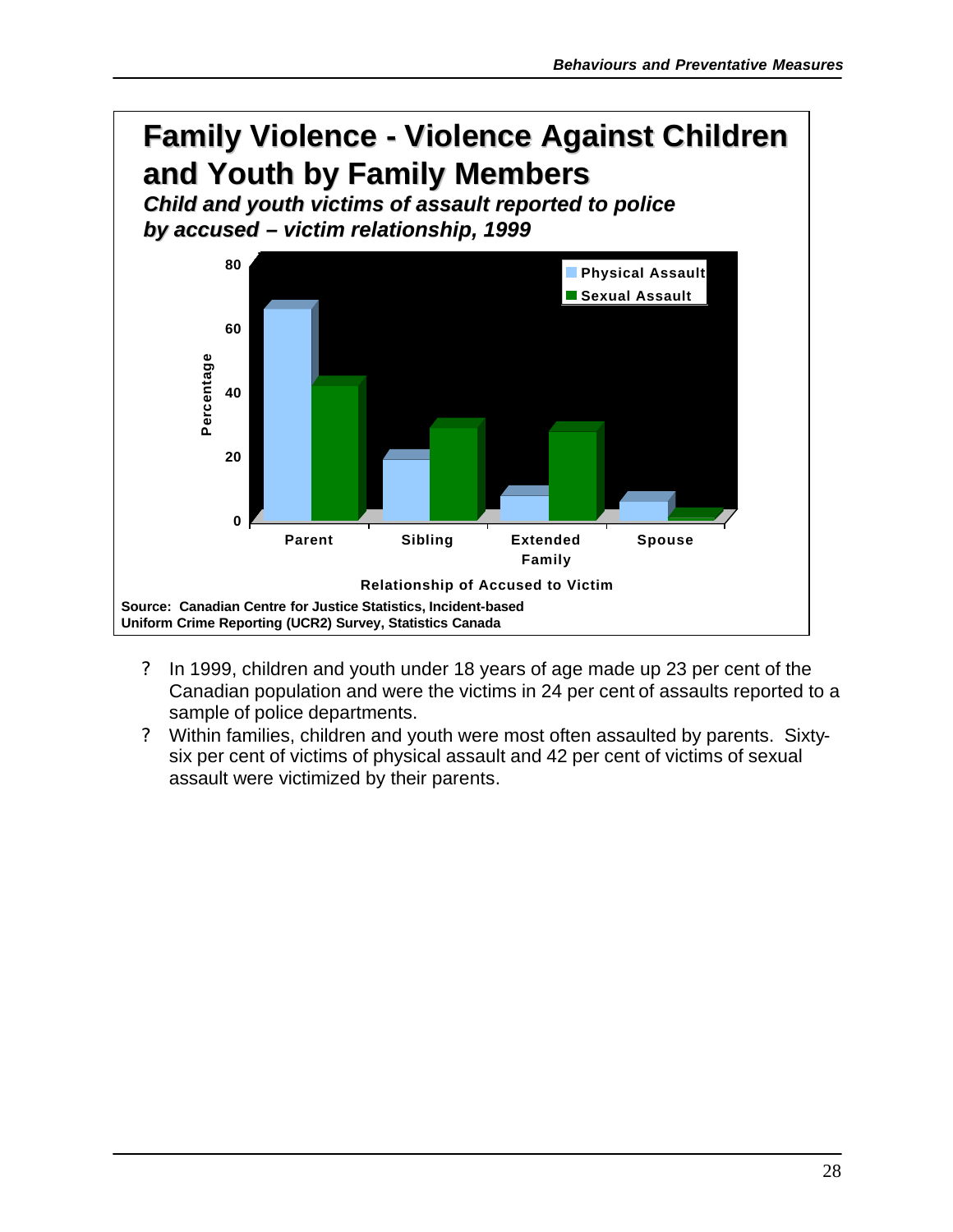

- ? Between 1994/95 and 1998/99, there was an increase in the proportion of the population regularly participating in leisure-time activities requiring moderate or higher levels of energy expenditure.
- ? The greatest increase in these activities was in the 20-24 year age group.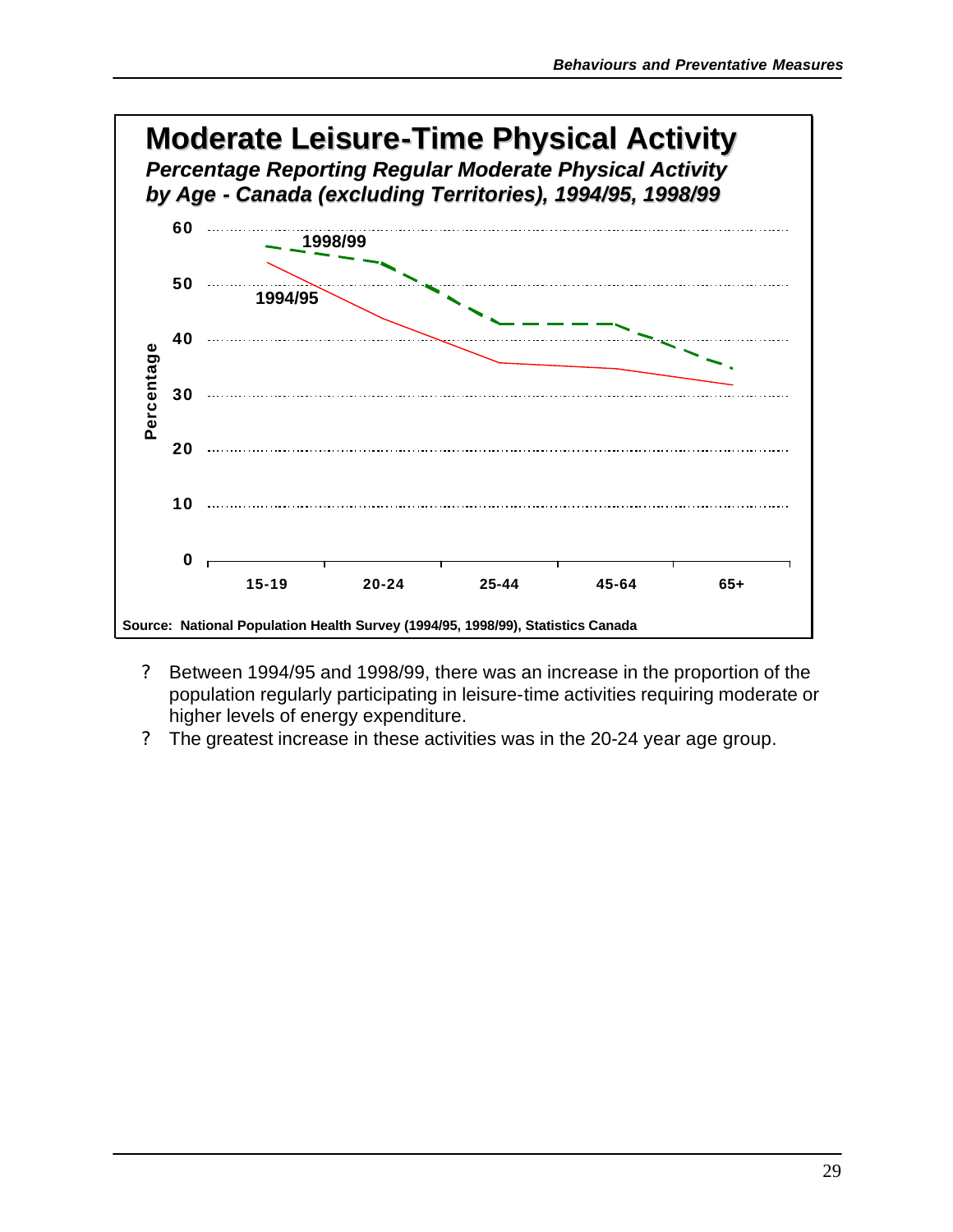

? In 1998/99 males were more likely to be physically active than females, particularly for the 15-19 and 65+ age groups.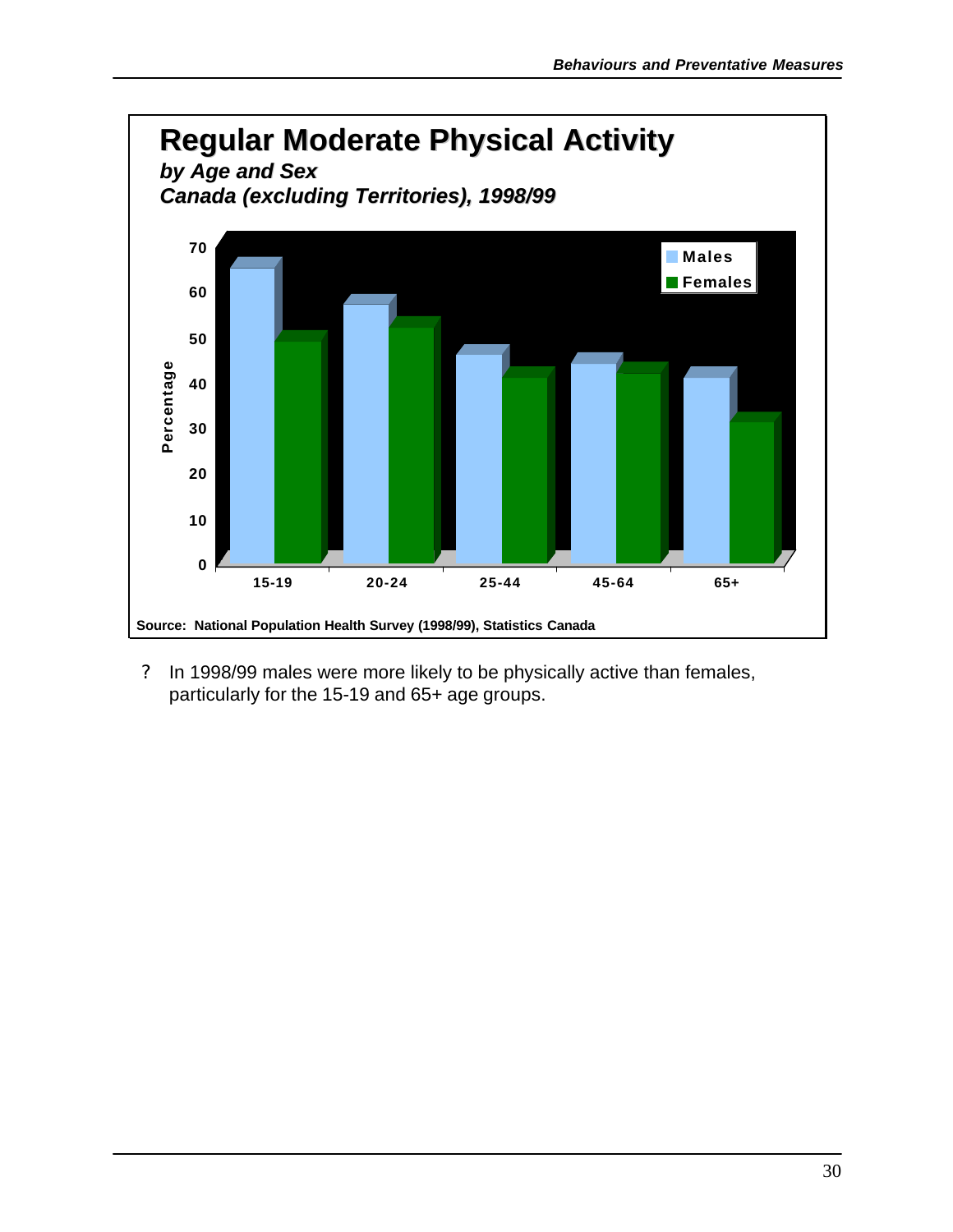

- ? Between 1996/97 and 1998/99 there was a modest percentage increase in the number of women who reported having mammograms within the preceding two years and pap tests within the preceding three years.
- ? In 1996/97, about 48 per cent of the population 65+ reported having a flu shot in the preceding year.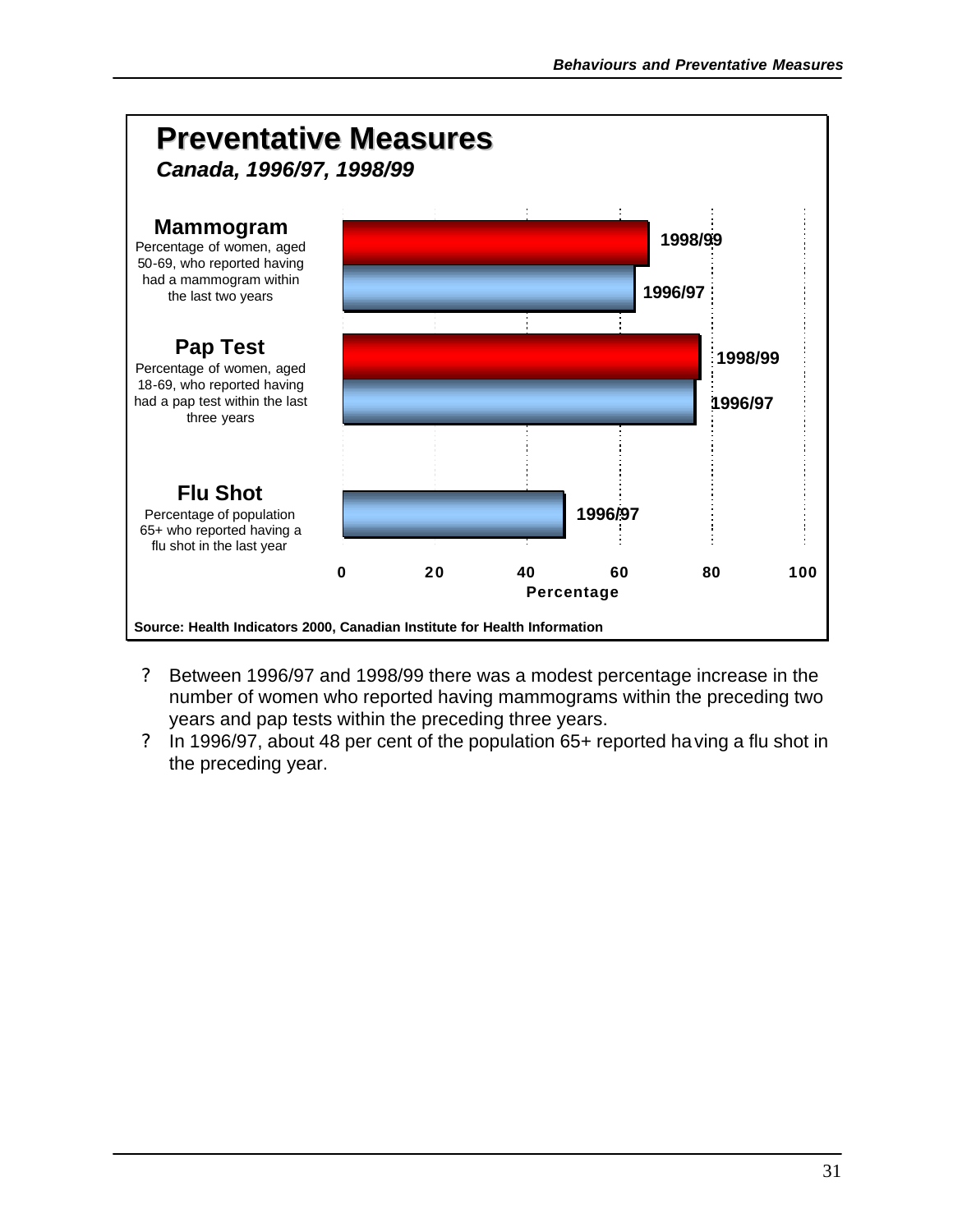#### **HIV/AIDS**



- ? The number of positive HIV test reports declined for males in Canada between 1995 and 1999, but remained relatively constant for females.
- ? Females accounted for about 25 per cent of all positive test results in 1999.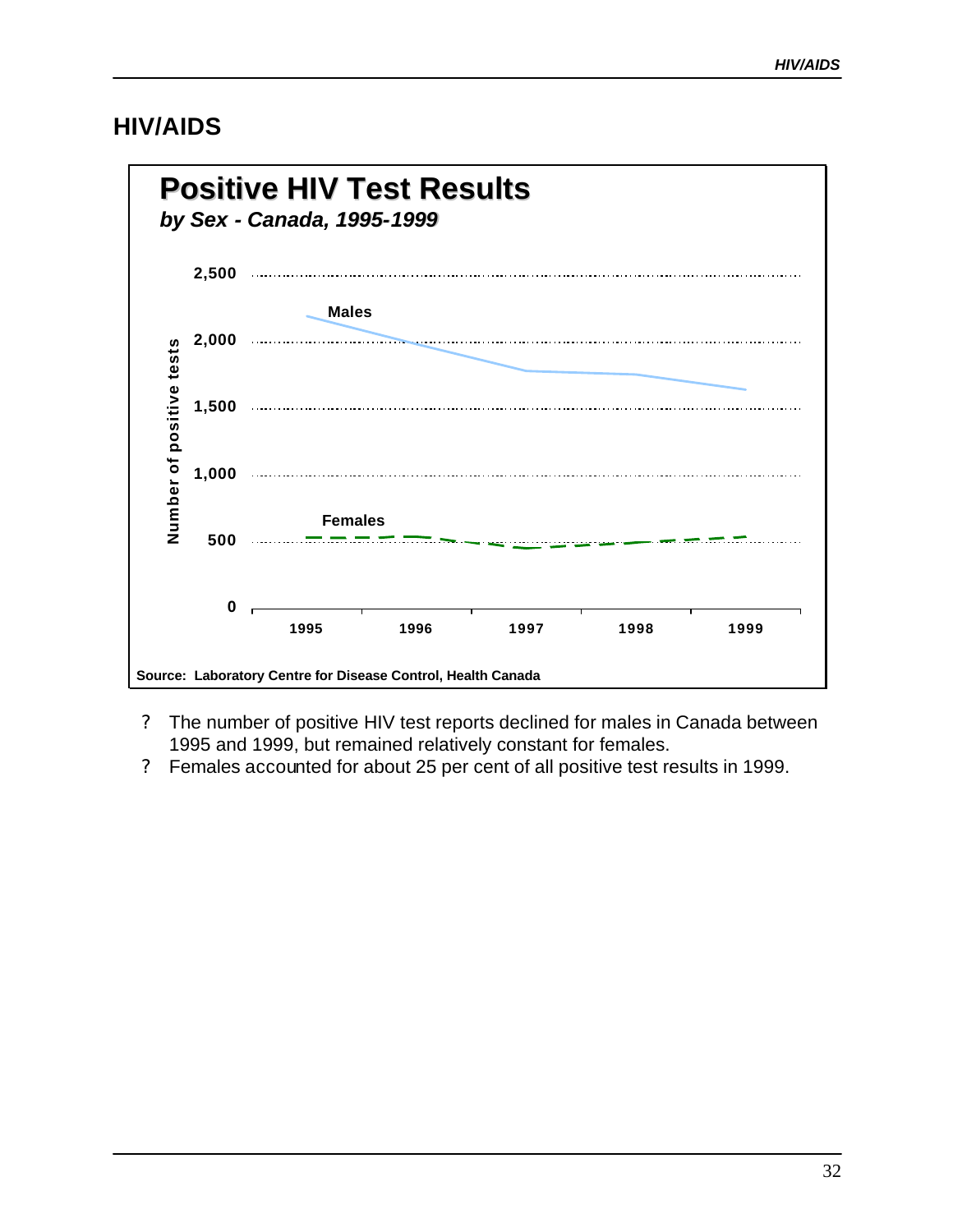

- ? For males, there has been a significant decrease in the percentage of positive HIV tests reporting sexual contact between males as the exposure category. This remains the primary exposure to HIV among males.
- ? There has been a significant increase in HIV transmission by injection drug use, accounting for almost 23 per cent of positive test results in 1999.
- ? \***Heterosexual contact/endemic** includes persons who were born in a country in which the predominant means of HIV transmission is heterosexual contact and persons who report heterosexual contact with a person who is either HIV-infected or who is at increased risk for HIV infection.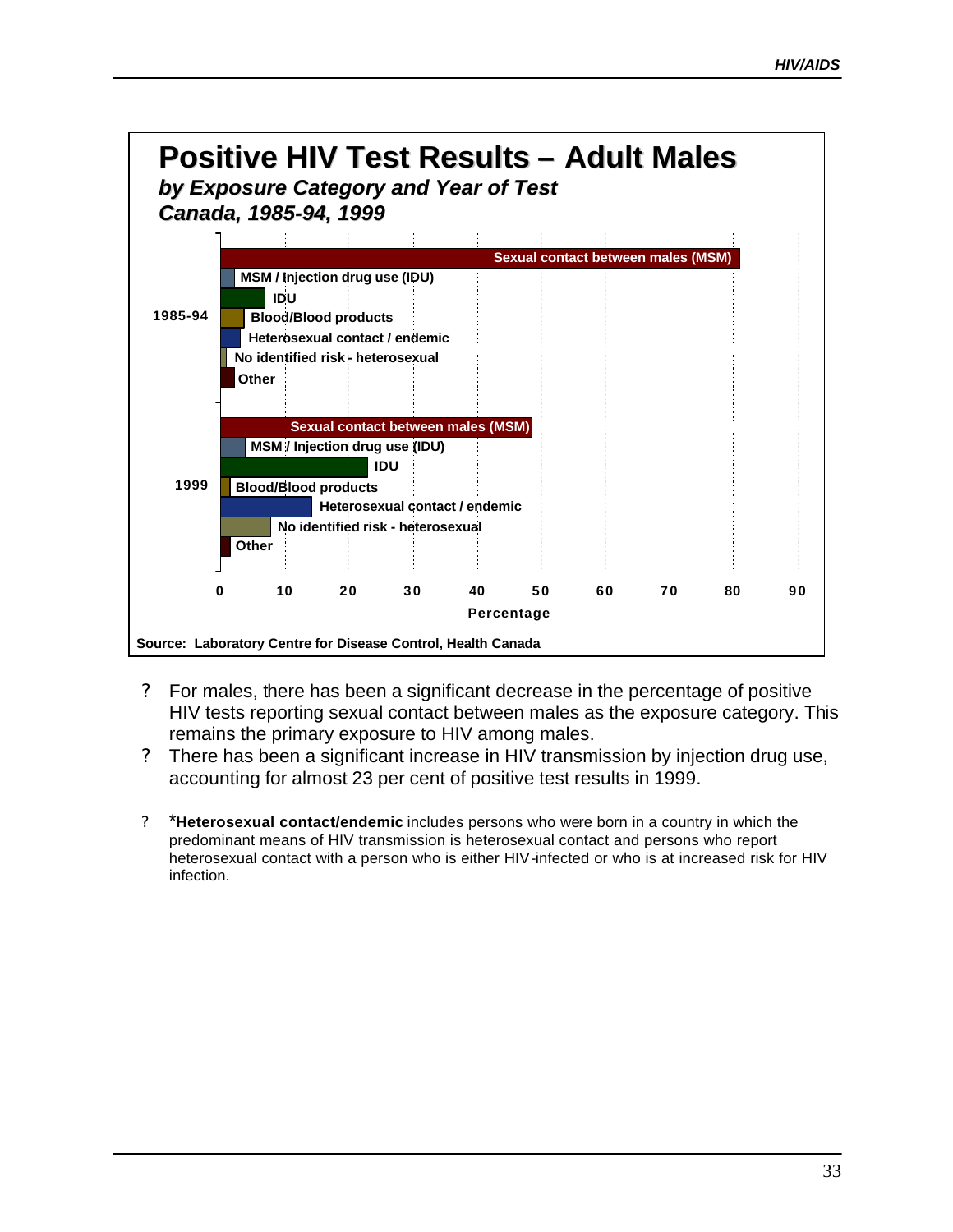

? For females, injection drug use has become the primary mode of transmission for HIV infection, accounting for 46 per cent of positive test results in 1999.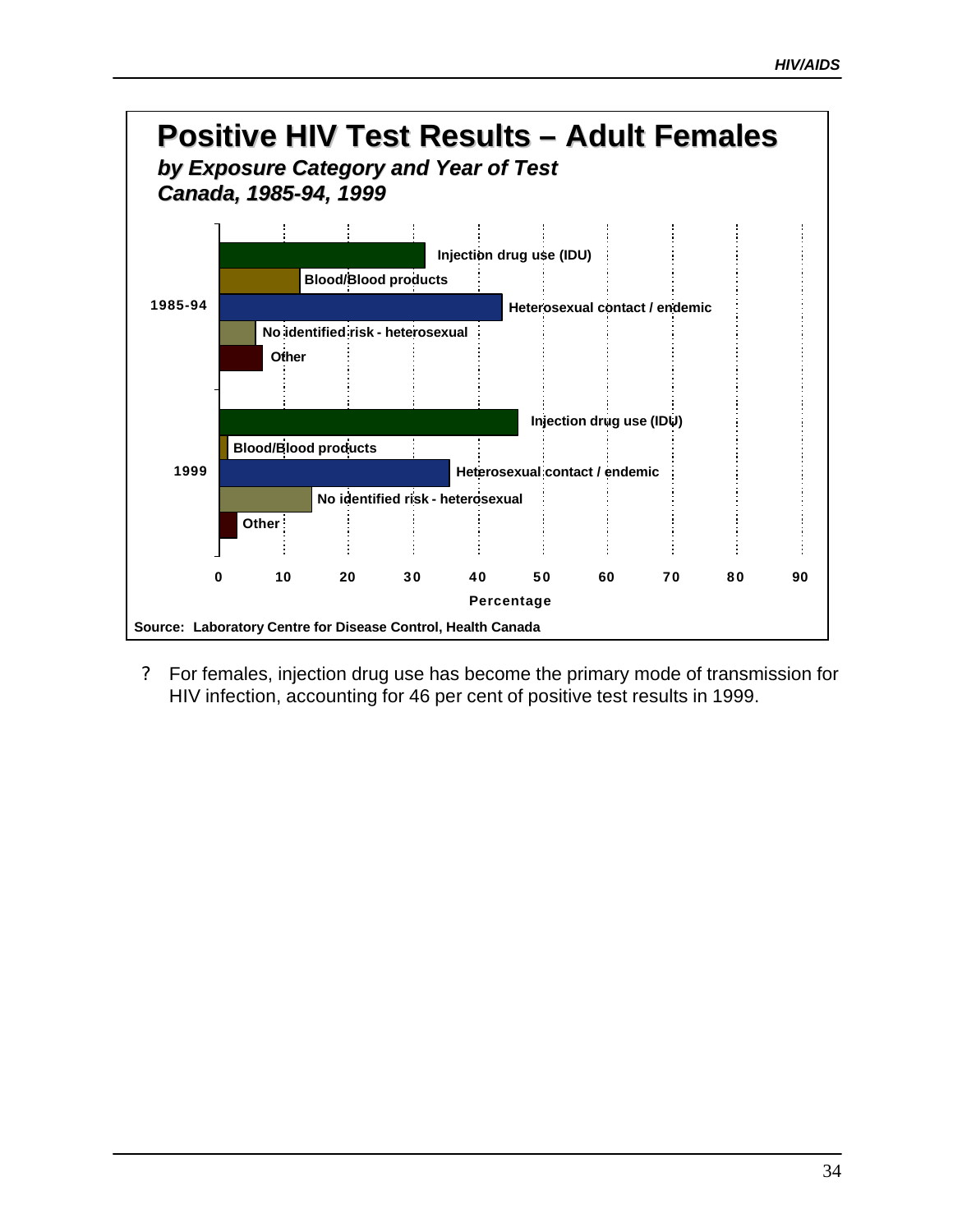

- ? Cases adjusted for reporting delays are estimates of the number of AIDS cases diagnosed in each year that will eventually be reported.
- ? Since 1993, the annual number of reported AIDS cases has steadily declined.
- ? Since 1997, however, the rate of decline in the number of delay-adjusted AIDS cases has slowed and the curve is now levelling off.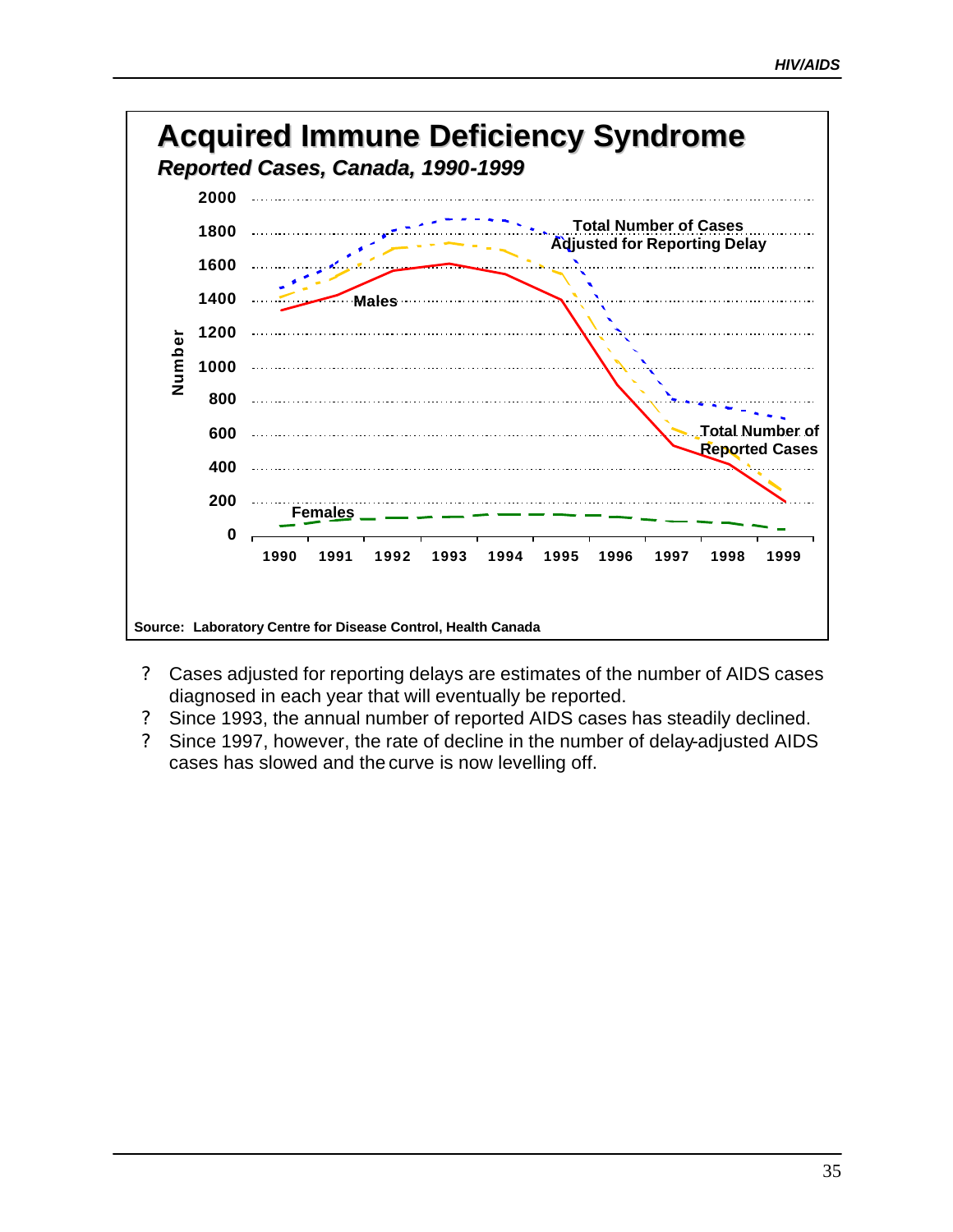### **First Nations and Inuit Health**



- ? Life expectancy at birth for the registered Indian population is much lower than for the overall Canadian population. It is, however, increasing relative to the overall Canadian population.
- ? From 1975 to 1995 the gap in life expectancy for males in the registered Indian population compared to that of the overall Canadian population decreased from approximately 9 to 5 years. The gap for females decreased from approximately 12 to 6 years.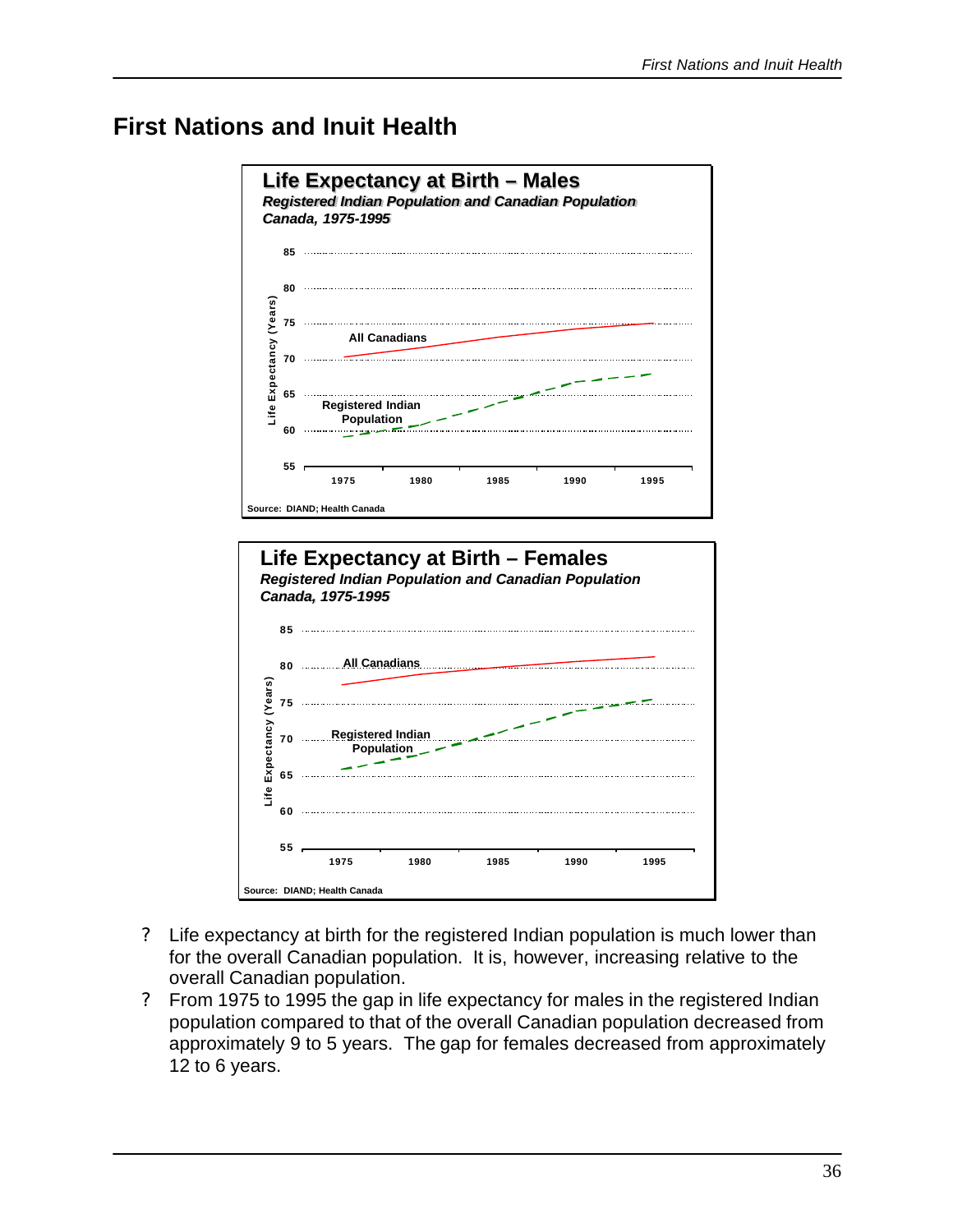

? The infant mortality rate of the registered Indian population decreased relative to that of the overall Canadian population between 1985 and 1996, but continues to be more than twice as high.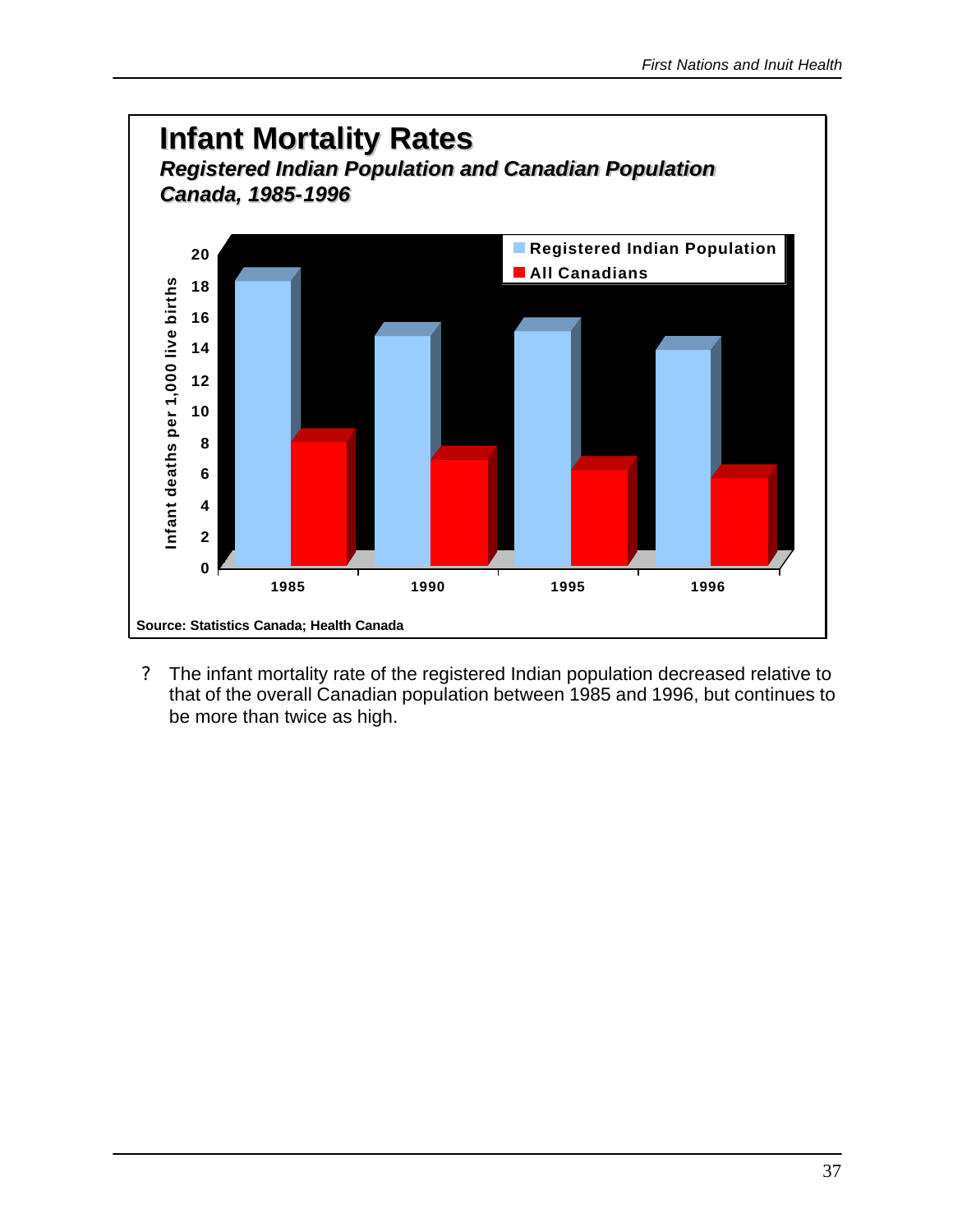

- ? All of these chronic conditions are more prevalent among the First Nations and Labrador Inuit people than in the overall Canadian population.
- ? In relative terms, the greatest difference is in the prevalence of diabetes, which is more than three times as prevalent among First Nations and Labrador Inuit than in the overall Canadian population.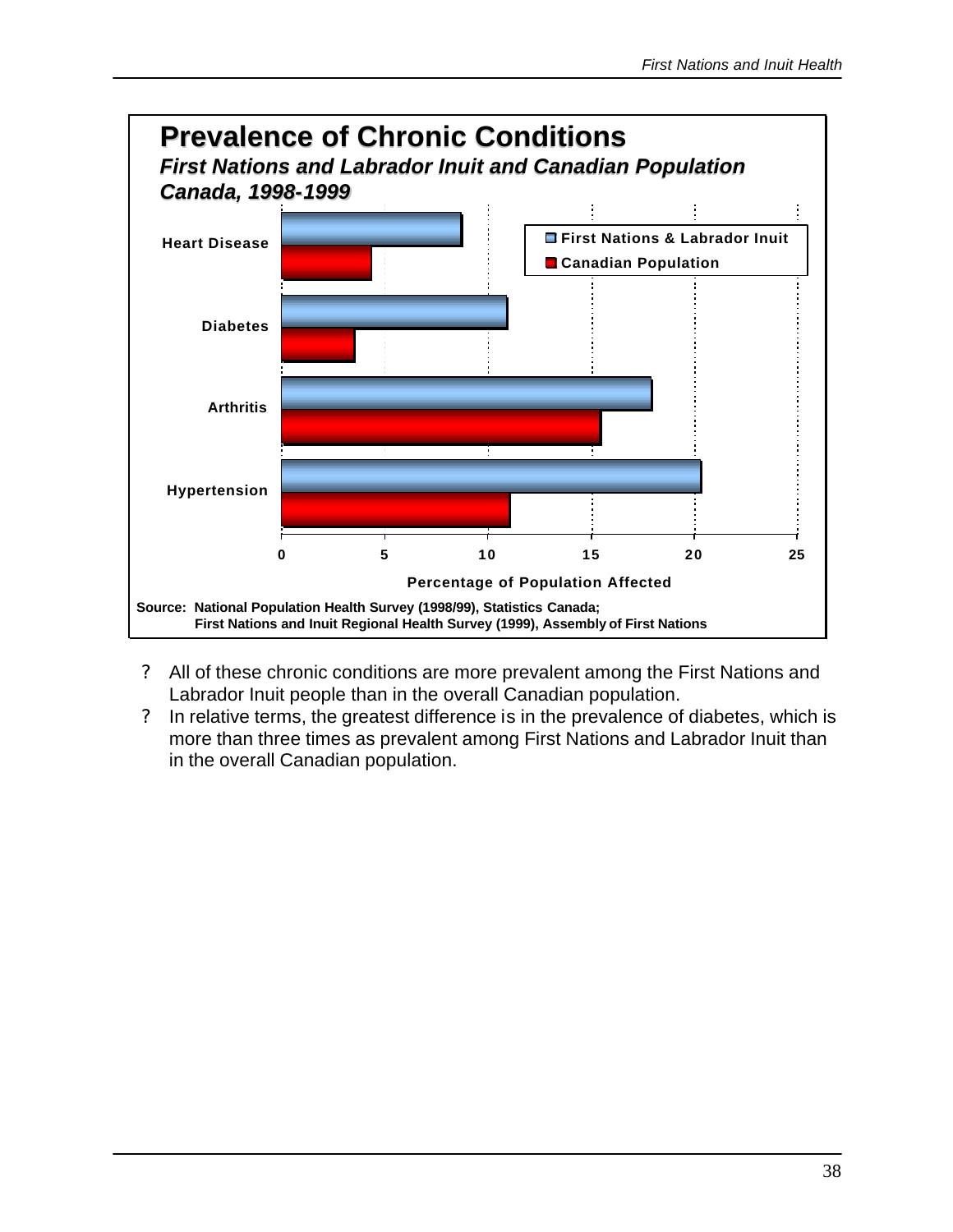

? The incidence rate for tuberculosis among the First Nations on reserve declined between 1991 and 1996, but remains more than five times greater than that of the overall Canadian population.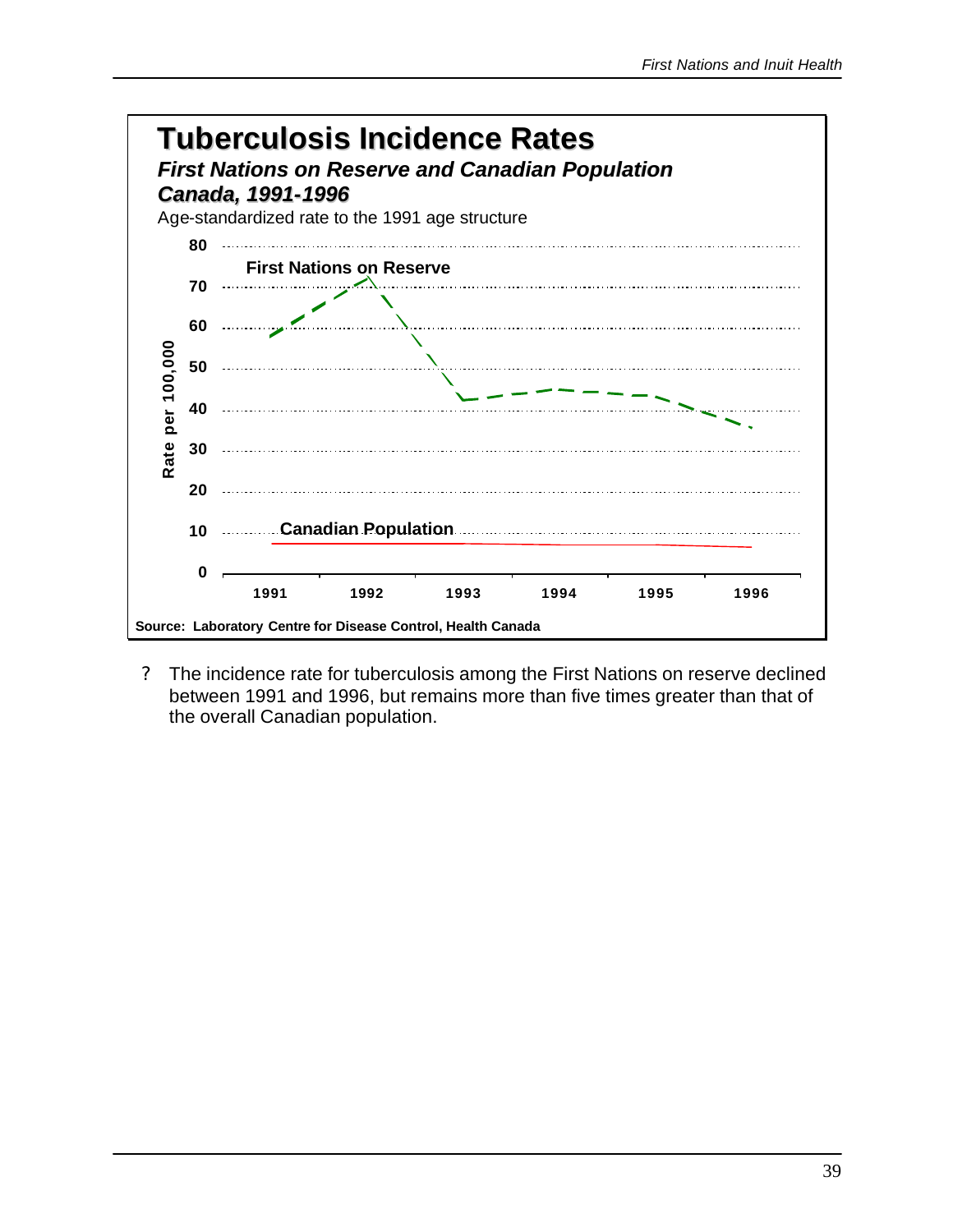

- ? The annual number of AIDS cases reported in the Aboriginal population grew between 1990 and 1999, whereas the number in the overall Canadian population declined significantly.
- ? The Aboriginal population represents about 3 per cent of the Canadian population. However, in 1999, reported Aboriginal AIDS cases represented over 14 per cent of all reported AIDS cases in Canada.